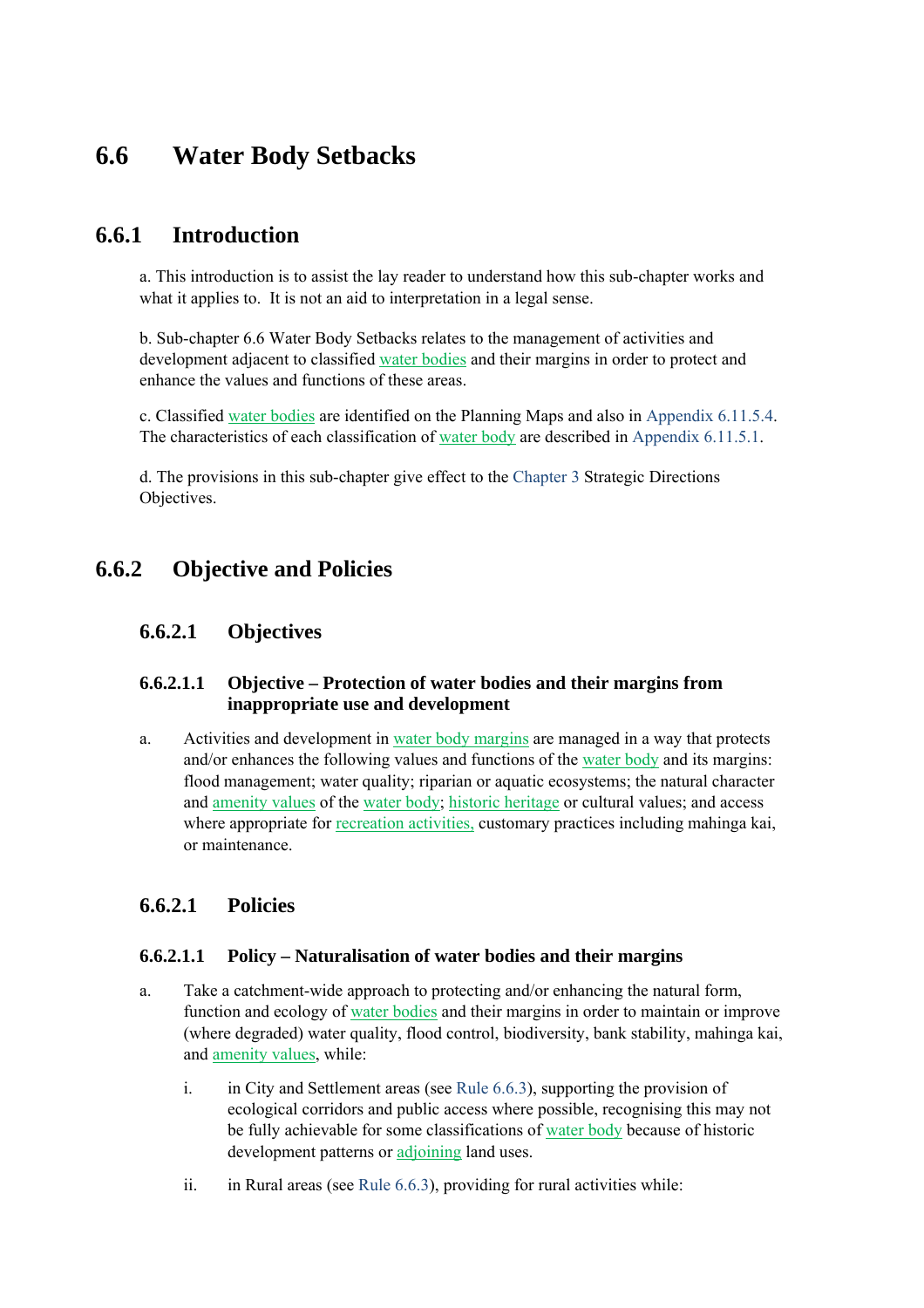- A. ensuring adverse effects of land uses on the functions of water bodies are managed; and
- B. recognising that protecting or improving water quality is a priority matter.
- iii. in Natural areas (see Rule 6.6.3), minimising development in water body setbacks.

#### **6.6.2.1.2 Policy – Setbacks from water bodies**

a. Manage adverse effects of activities on water bodies and their margins within water body setbacks in a manner that is consistent with the classification of the water body.

|      | <b>Water body</b><br>classification<br>(The characteristics of<br>each water body<br>classification are<br>described in Appendix<br>6.11.5.1) | <b>Functions of the water body setback</b>                                                                                                                                                                                            |
|------|-----------------------------------------------------------------------------------------------------------------------------------------------|---------------------------------------------------------------------------------------------------------------------------------------------------------------------------------------------------------------------------------------|
| i.   | All                                                                                                                                           | Providing a buffer zone for natural erosion, sedimentation and<br>a.<br>land movement in the weak saturated soils that border water<br>bodies; and minimising the risk that these processes pose to<br>buildings or other structures. |
|      |                                                                                                                                               | b. Minimising flood risk and damage by providing flood storage<br>capacity, dispersal and effective land drainage; and managing<br>risk and damage from structures that transfer flood hazard.                                        |
|      |                                                                                                                                               | c. Improving water quality and catchment-wide ecosystem<br>health by filtering potential contaminants.                                                                                                                                |
|      |                                                                                                                                               | d. Allowing space for riparian planting where possible in a<br>continuous corridor to improve ecological values, and bank<br>and slope stability.                                                                                     |
|      |                                                                                                                                               | e. Providing access for the maintenance of water bodies and any<br>associated hazard protection works.                                                                                                                                |
| 11.  | Downstream waterway                                                                                                                           | Maintaining or enhancing habitat for terrestrial and aquatic<br>a.<br>animals and plants.                                                                                                                                             |
| iii. | Upstream waterway                                                                                                                             | b. Encouraging the establishment, retention and maintenance of<br>significant appropriate riparian vegetation.                                                                                                                        |
|      |                                                                                                                                               | c. Contributing to the open space character and <b>amenity values</b><br>of the surrounding area.                                                                                                                                     |
|      |                                                                                                                                               | d. Supporting customary uses, including mahinga kai, within the<br>water body, its margins and catchment.                                                                                                                             |
|      |                                                                                                                                               | e. Providing recreational opportunities for the public where this<br>is consistent with the other functions of the water body<br>setback.                                                                                             |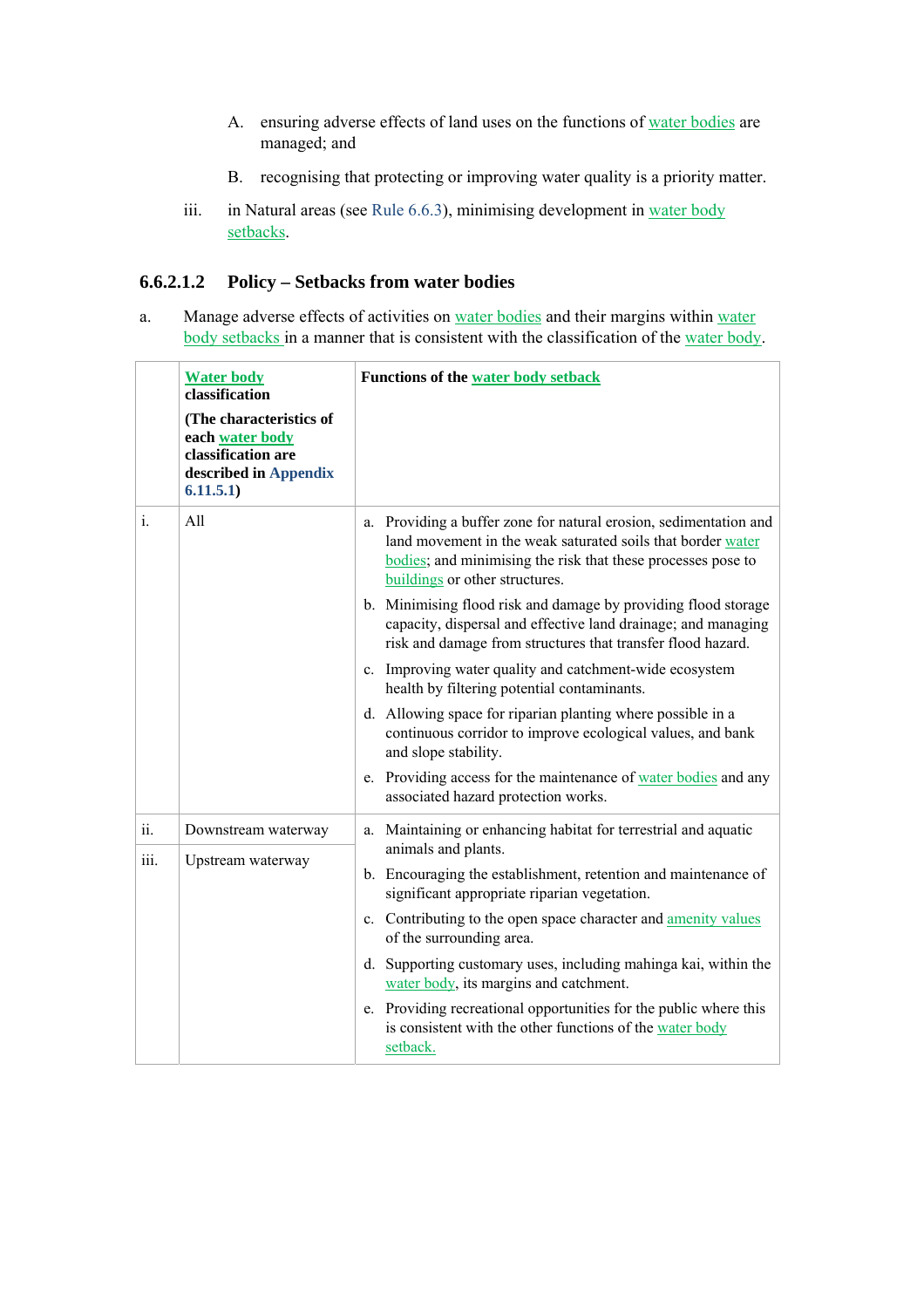|              | <b>Water body</b><br>classification<br>(The characteristics of<br>each water body<br>classification are<br>described in Appendix<br>6.11.5.1) | Functions of the water body setback                                                                                                                                                                                                                                                                                                                                                                                                                                                                                                                 |
|--------------|-----------------------------------------------------------------------------------------------------------------------------------------------|-----------------------------------------------------------------------------------------------------------------------------------------------------------------------------------------------------------------------------------------------------------------------------------------------------------------------------------------------------------------------------------------------------------------------------------------------------------------------------------------------------------------------------------------------------|
| iv.          | Environmental asset<br>waterway                                                                                                               | Maintaining or enhancing habitat for terrestrial and aquatic<br>a.<br>animals and plants.<br>b. Encouraging the establishment, retention and maintenance of<br>appropriate riparian vegetation.<br>c. Contributing to the open space character and amenity values<br>of the immediate area.                                                                                                                                                                                                                                                         |
| V.           | Network waterway                                                                                                                              | a. Where feasible, creating or enhancing ecological corridors for<br>terrestrial and aquatic animals and plants.                                                                                                                                                                                                                                                                                                                                                                                                                                    |
| vi.          | <b>Hill waterway</b>                                                                                                                          | a. Contributing to the open space character and amenity values<br>of the surrounding area.<br>b. Maintaining or enhancing habitat for terrestrial and aquatic<br>animals and plants.                                                                                                                                                                                                                                                                                                                                                                |
| vii.         | Environmental asset<br>standing water body                                                                                                    | a. Providing habitat for a wide range of terrestrial and aquatic<br>animals and plants.<br>b. Encouraging the establishment, retention and maintenance of<br>appropriate riparian vegetation.<br>c. Contributing to the open space character and amenity values<br>of the surrounding area.<br>d. Supporting customary uses including mahinga kai within the<br>water body, its margins and catchment.<br>e. Providing recreational opportunities for the public where this<br>is consistent with the other functions of the water body<br>setback. |
| <b>V111.</b> | <b>Banks Peninsula</b><br>waterway                                                                                                            | a. Providing interim protection of values for waterways on<br>Banks Peninsula that have not yet been classified.<br>b. Maintaining or enhancing habitat for terrestrial and aquatic<br>animals and plants.<br>c. Encouraging the establishment, retention and maintenance of<br>appropriate riparian vegetation.<br>d. Contributing to the open space character and amenity values<br>of the immediate area.                                                                                                                                        |

#### **6.6.2.1.3 Policy — Management of activities in water body setbacks**

- a. Where buildings, earthworks, other structures, impervious surfaces, or maintenance and enhancement works are undertaken within a water body setback, manage the activity so that:
	- i. any identified cultural significance of the water body to tangata whenua is appropriately recognised and provided for, including provision for customary access and use where applicable;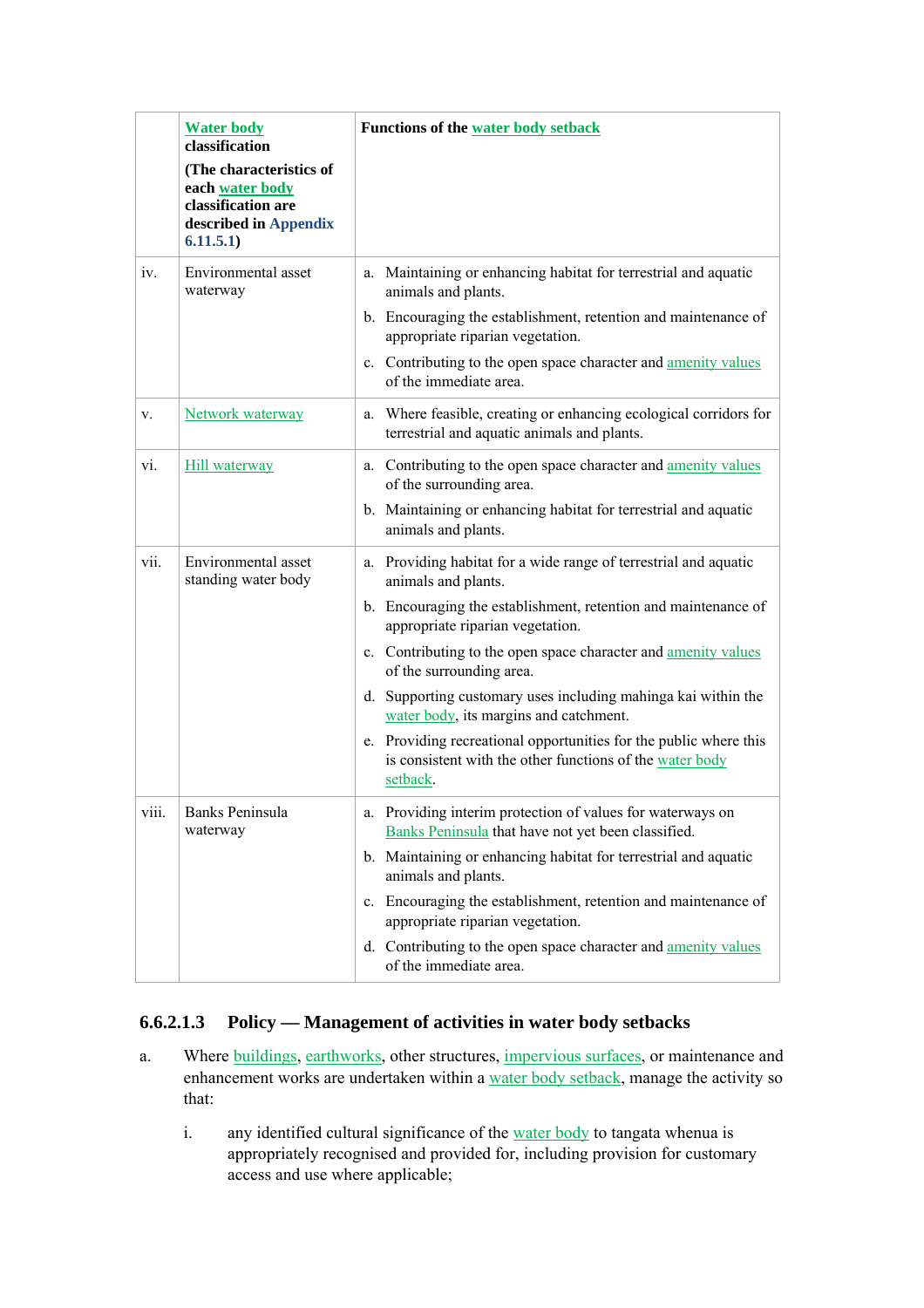- ii. water quality, biodiversity, and mahinga kai values are maintained or enhanced;
- iii. connectivity between land, natural freshwater systems and the coast are retained or enhanced;
- iv. the stability of water body banks and adjacent land is maintained and sedimentation and erosion minimised;
- v. access for maintenance is enabled;
- vi. the ability of water body margins, channels or ponding areas to store and/or convey surface water safely and efficiently is not impeded;
- vii. flood events are not exacerbated;
- viii. adverse effects of flooding or erosion are not transferred to another site;
- ix. amenity values and natural character values, including riparian planting, are retained or enhanced;
- x. activities do not, to more than a minor extent, disturb or visually detract from:
	- A. Sites of Ecological Significance listed in Schedule A of Appendix 9.1.6.1;
	- B. Outstanding Natural Landscapes identified in Appendix 9.2.9.2.2;
	- C. Outstanding Natural Features identified in Appendix 9.2.9.2.1;
	- D. Significant Features identified in Appendix 9.2.9.2.3;
	- E. Rural Amenity Landscapes identified in Appendix 9.2.9.2.4;
	- F. Areas of Outstanding, or High and Very High, Natural Character in the Coastal Environment identified in Appendices 9.2.9.2.7 and 9.2.9.2.8;
	- G. Heritage items or heritage settings listed in Appendix 9.3.7.2;
	- H. Significant Trees listed in Appendix 9.4.7.1;
	- I. Wāhi Tapu/Wāhi Taonga sites of Ngāi Tahu Cultural Significance identified in Schedule 9.5.6.1 and, in the case of earthworks, Kaitorete Spit (ID 64) identified in Schedule 9.5.6.2;
	- J. Ngā Wai sites of Ngāi Tahu Cultural Significance identified in Schedule 9.5.6.4;
- xi. provision is made for public access appropriate to the classification and location of the water body and having regard to:
	- A. the relationship of tangata whenua with their ancestral lands, water and sites;
	- B. protection of Sites of Ecological Significance listed in Schedule A of Appendix 9.1.6.1;
	- C. residential amenity;
	- D. Outstanding Natural Landscapes identified in Appendix 9.2.9.2.2;
	- E. Outstanding Natural Features identified in Appendix 9.2.9.2.1;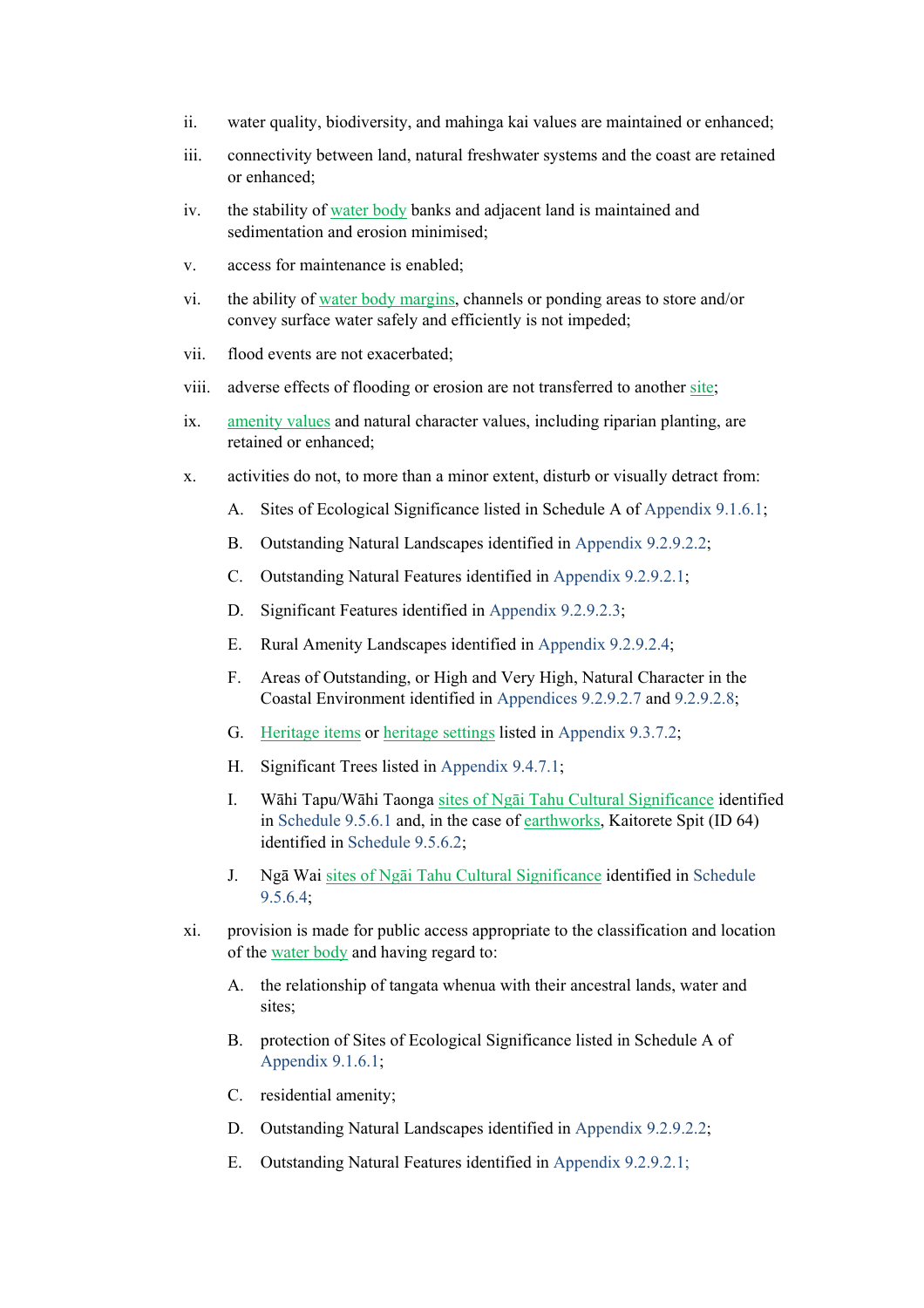- F. bank and land stability;
- G. public safety;
- H. the operational or security requirements of infrastructure;
- I. property ownership and the safe and efficient operation of rural and industrial sites.

## **6.6.3 How to interpret and apply the rules**

- a. Classified water bodies are identified on the Planning Maps and also in Appendix 6.11.5.4. The characteristics of each classification of water body are described in Appendix 6.11.5.1.
- b. The rules that apply within the water body setbacks are contained in the following provisions:

|                | Area                     | <b>Zones</b>                                                                     | <b>Provisions</b>                             |  |
|----------------|--------------------------|----------------------------------------------------------------------------------|-----------------------------------------------|--|
| $\mathbf{i}$ . | City and settlement area | All commercial;                                                                  | Activity status tables                        |  |
|                |                          | All industrial;                                                                  | (including activity                           |  |
|                |                          | All residential (except as below), including<br>Residential Guest Accommodation; | specific standards) in<br>Rule 6.6.4          |  |
|                |                          | Papakāinga/Kāinga Nohoanga;                                                      |                                               |  |
|                |                          | All specific purpose;                                                            |                                               |  |
|                |                          | Open Space Metropolitan Facilities;                                              |                                               |  |
|                |                          | Open Space Community Parks;                                                      |                                               |  |
|                |                          | Open Space Avon River Precinct/Te Papa<br>Otakaro;                               |                                               |  |
|                |                          | Open Space Water and Margins (where<br>adjacent to the above zones);             |                                               |  |
|                |                          | Transport (where adjacent to the above<br>zones)                                 |                                               |  |
| ii.            | Rural area               | All rural;                                                                       | Activity status tables                        |  |
|                |                          | Residential Large Lot;                                                           | (including activity<br>specific standards) in |  |
|                |                          | Open Space McLeans Island;                                                       |                                               |  |
|                |                          | Open Space Water and Margins (where<br>adjacent to the above zones);             |                                               |  |
|                |                          | Transport (where adjacent to the above<br>zones)                                 |                                               |  |
| 111.           | Natural area             | Open Space Natural;                                                              | Activity status tables                        |  |
|                |                          | Open Space Coastal;                                                              | (including activity                           |  |
|                |                          | Open Space Water and Margins (except as<br>above);                               | specific standards) in<br>Rule 6.6.6          |  |
|                |                          | Transport (where adjacent to the above<br>zones)                                 |                                               |  |

c. The rules that apply are based on the zoning of the site. For sites within the Transport and Open Space Water and Margin Zones, the applicable rules are those for the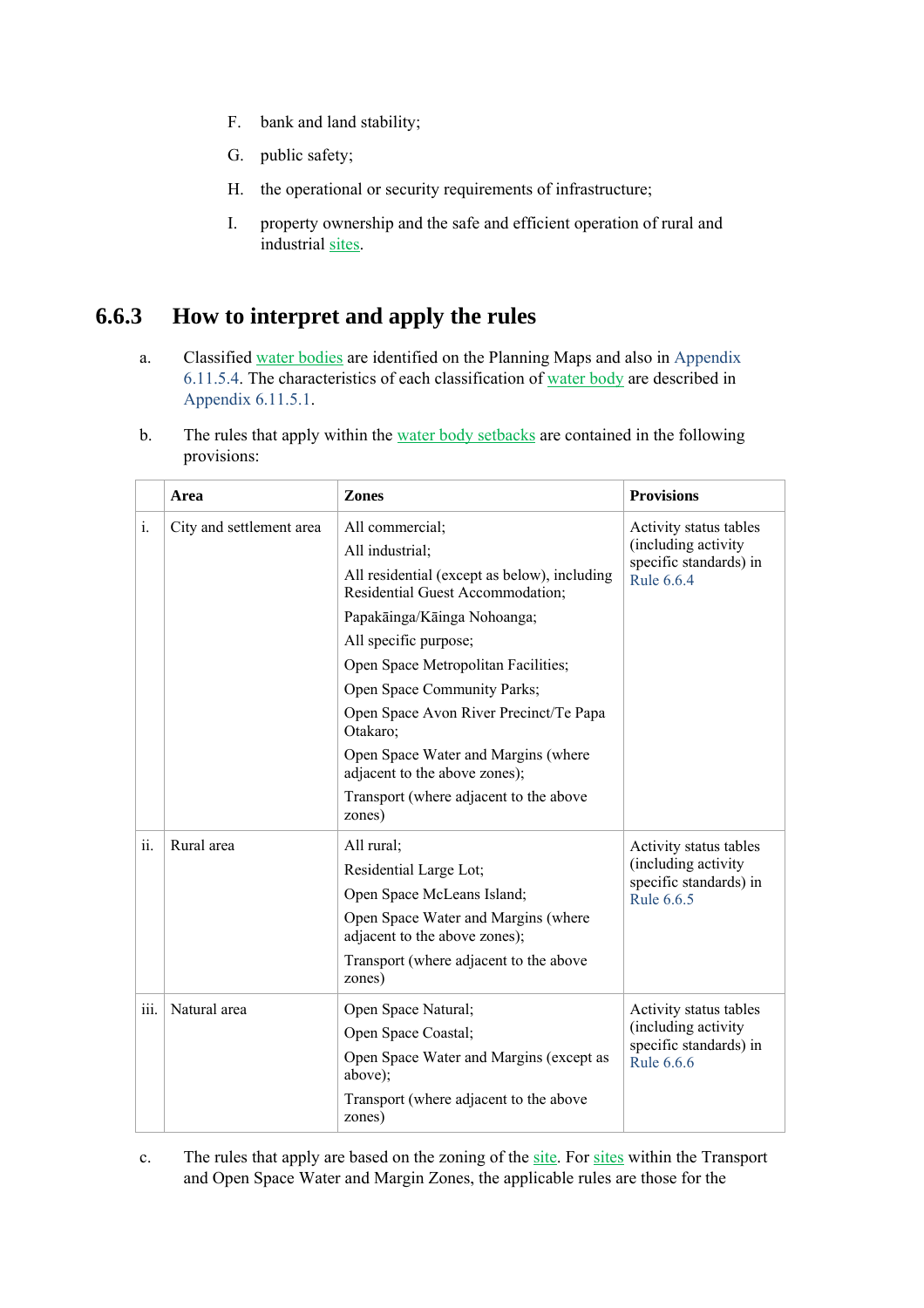adjoining zone on the landward side of the water body, excluding any other Transport or Open Space Water and Margins Zone.

- d. Activities in water body setbacks are also subject to the rules in the relevant zone chapters.
- e. The activity status tables, rules and standards in the following chapters also apply to activities in water body setbacks, where relevant:
	- i. Natural Hazards;
	- ii. The other sub-chapters of General Rules and Procedures;
	- iii. Transport;
	- iv. Subdivision, Development and Earthworks;
	- v. Natural and Cultural Heritage;
	- vi. Utilities and Energy; and
	- vii. Hazardous Substances and Contaminated Land.
- f. Where other chapter or zone rules specify water body setback distances, those provisions supersede the provisions in Sub-chapter 6.6 with regard to any matters specified.
- g. Ngā Wai sites of Ngāi Tahu Cultural Significance are identified in Sub-chapter 9.5 Schedule 9.5.6.4 and shown on aerial maps in Appendix 9.5.7.3.
- h. The following activities are exempt from Rules 6.6.4 6.6.6, except where specified in Rule 6.6.3(i). below:
	- i. post holes for the erection of permitted fences;
	- ii. planting holes for trees or other vegetation;
	- iii. excavation for any wells where any necessary resource consents or building consents have been obtained;
	- iv. filling or excavation permitted pursuant to an approved building consent, except filling or excavation for building foundations;
	- v. bridges or culverts with a regional consent;
	- vi. filling or excavation permitted pursuant to the repair of earthquake damaged land;
	- vii. earthworks and structures associated with utilities permitted or consented in accordance with the provisions of Chapter 11 Utilities and Energy, and their replacement, repair or maintenance;
	- viii. earthworks associated with the maintenance, upgrade or construction of hazard mitigation and protection works, including defences against water, where undertaken by any territorial or regional authority, the Department of Conservation or the Crown;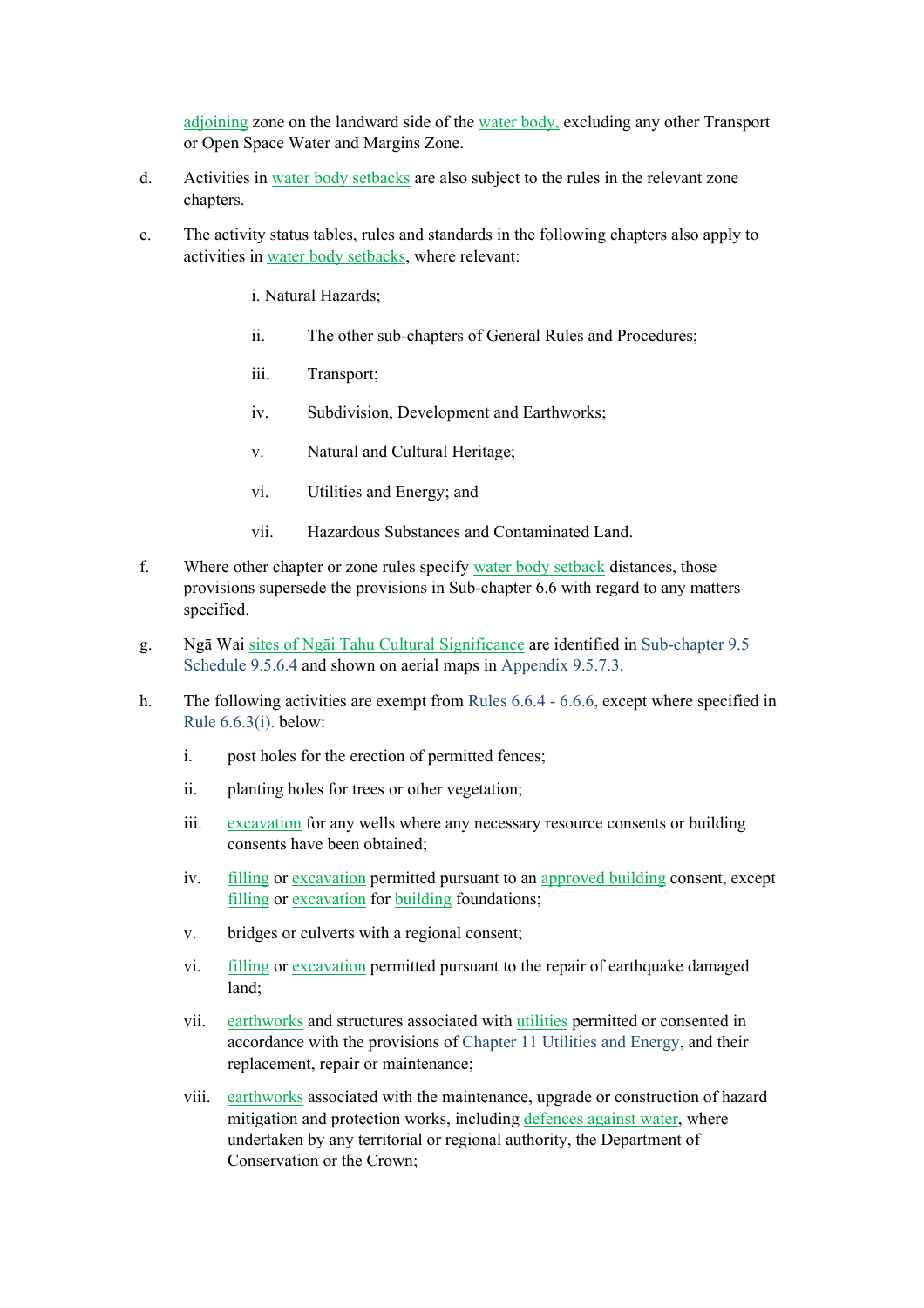- ix. park management activities undertaken or coordinated by any territorial or regional authority, the Department of Conservation or Te Rūnanga o Ngāi Tahu;
- x. vegetation management otherwise permitted in the District Plan;
- xi. pervious surfaces;
- xii. permitted activities in the Open Space Water and Margins Zone and the Avon River Precinct/Te Papa Otakaro Zone, except for buildings;
- xiii. signage otherwise permitted in the District Plan;
- xiv. construction within a building platform identified in an approved subdivision consent.
- i. The exemptions in h. above do not apply in the following circumstances:
	- i. within a Ngā Wai site of Ngāi Tahu Cultural Significance identified in Schedule 9.5.6.4, the exemptions listed in h. iii-v do not apply.
	- ii. in any part of the water body setback to Te Waihora/Lake Ellesmere below 1.2 metres above the 1937 Lyttelton vertical datum, the exemptions listed in h. vii and viii do not apply to dams, stopbanks, or drains.
- j. For earthworks within a water body setback in the vicinity of a National Grid transmission line or a 66kV electricity distribution line, a 33kV electricity distribution line, or the 11kV (Heathcote to Lyttelton) electricity distribution line, the rules in 8.9.2.1 apply.

Advice note:

- 1. Land use consents or water or discharge permits may also be required from the Canterbury Regional Council for activities in, on, under or over the bed of water bodies or within close proximity to them.
- 2. The Building Act requires that land and other property be protected from erosion, falling debris, slippage, subsidence, inundation, alluvion or avulsion notwithstanding any other consent required for the proposed activity.
- 3. Attention is drawn to District and Regional Council bylaws relating to earthworks and stormwater management.

# **6.6.4 Rules - Activity status tables - City and Settlement Water Body Setbacks**

#### **Area of effect**

a. The rules for City and settlement area water body setbacks in Rule 6.6.4 apply within the following areas: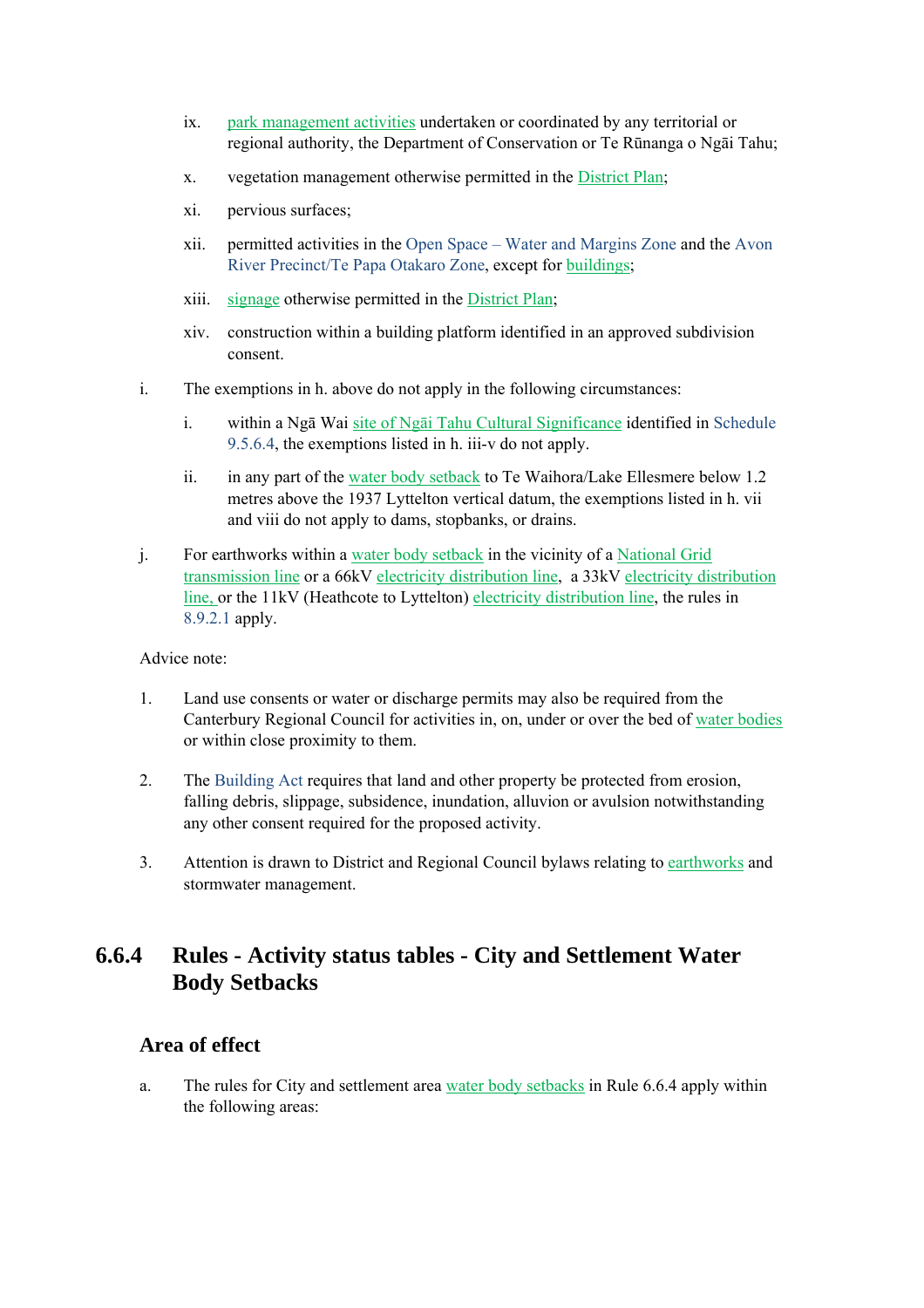|                | <b>Water body</b><br>classification          | <b>Water</b><br>body<br>setback<br>width | Area of effect                                                                                                                                                     | <b>Activities</b><br>controlled                  |
|----------------|----------------------------------------------|------------------------------------------|--------------------------------------------------------------------------------------------------------------------------------------------------------------------|--------------------------------------------------|
| $\mathbf{i}$ . | Downstream<br>waterway (except<br>Mona Vale) | 30 metres                                | Measured from the banks of<br>waterways indicated on the<br>Planning Maps (see Appendices<br>6.11.5.2 and 6.11.5.3 for<br>interpretation of "bank")                | Earthworks;<br>Buildings and other<br>structures |
| ii.            | Downstream<br>waterway (Mona<br>Vale)        | 15 metres                                |                                                                                                                                                                    | (including)<br>impervious<br>surfaces);          |
| iii.           | Downstream<br>waterway (Christ's<br>College) | See<br>Appendix<br>6.11.12.1             |                                                                                                                                                                    | enhancement                                      |
| iv.            | Upstream waterway                            | 10 metres                                |                                                                                                                                                                    |                                                  |
| V.             | Environmental asset<br>waterway              | 7 metres                                 |                                                                                                                                                                    |                                                  |
| vi.            | Network waterway                             | 5 metres                                 | Measured from the banks of<br>waterways falling under the<br>definition of "network<br>waterway"                                                                   |                                                  |
| vii.           | Hill waterway                                | 10 metres                                | Measured from the centreline of<br>waterways falling under the<br>definition of "hill waterway"                                                                    |                                                  |
| viii.          | Environmental asset<br>standing water body   | 7 metres                                 | Measured from the banks of<br>standing water bodies indicated<br>on the Planning Maps (see<br>Appendices 6.11.5.2 and<br>6.11.5.3 for interpretation of<br>"bank") |                                                  |

b. Where the water body setbacks from two different water body classifications overlap, the rules applying to the larger water body setback apply.

## **6.6.4.1 Permitted activities**

a. Within the water body setback areas specified in Rule 6.6.4.1, the activities listed below are permitted activities if they meet the activity specific standards set out in the following table.

b. Activities may also be controlled, restricted discretionary,discretionary, non-complying or prohibited as specified in Rules 6.6.4.2, 6.6.4.3, 6.6.4.4, 6.6.4.5 and 6.6.4.6.

| <b>Activity</b>                                                                                                                                                |  | <b>Activity specific standards</b>                                                        |  |
|----------------------------------------------------------------------------------------------------------------------------------------------------------------|--|-------------------------------------------------------------------------------------------|--|
| <b>Earthworks</b><br>For the purposes of these rules "earthworks" excludes quarrying activity.                                                                 |  |                                                                                           |  |
| <b>P1</b><br>Test pits or boreholes necessary as part of<br>a geotechnical assessment or<br>contaminated land assessment.<br>conclusion of the testing period. |  | a. Land subject to any such testing shall be<br>reinstated within two working days of the |  |
| <b>Buildings and other structures (including impervious surfaces)</b>                                                                                          |  |                                                                                           |  |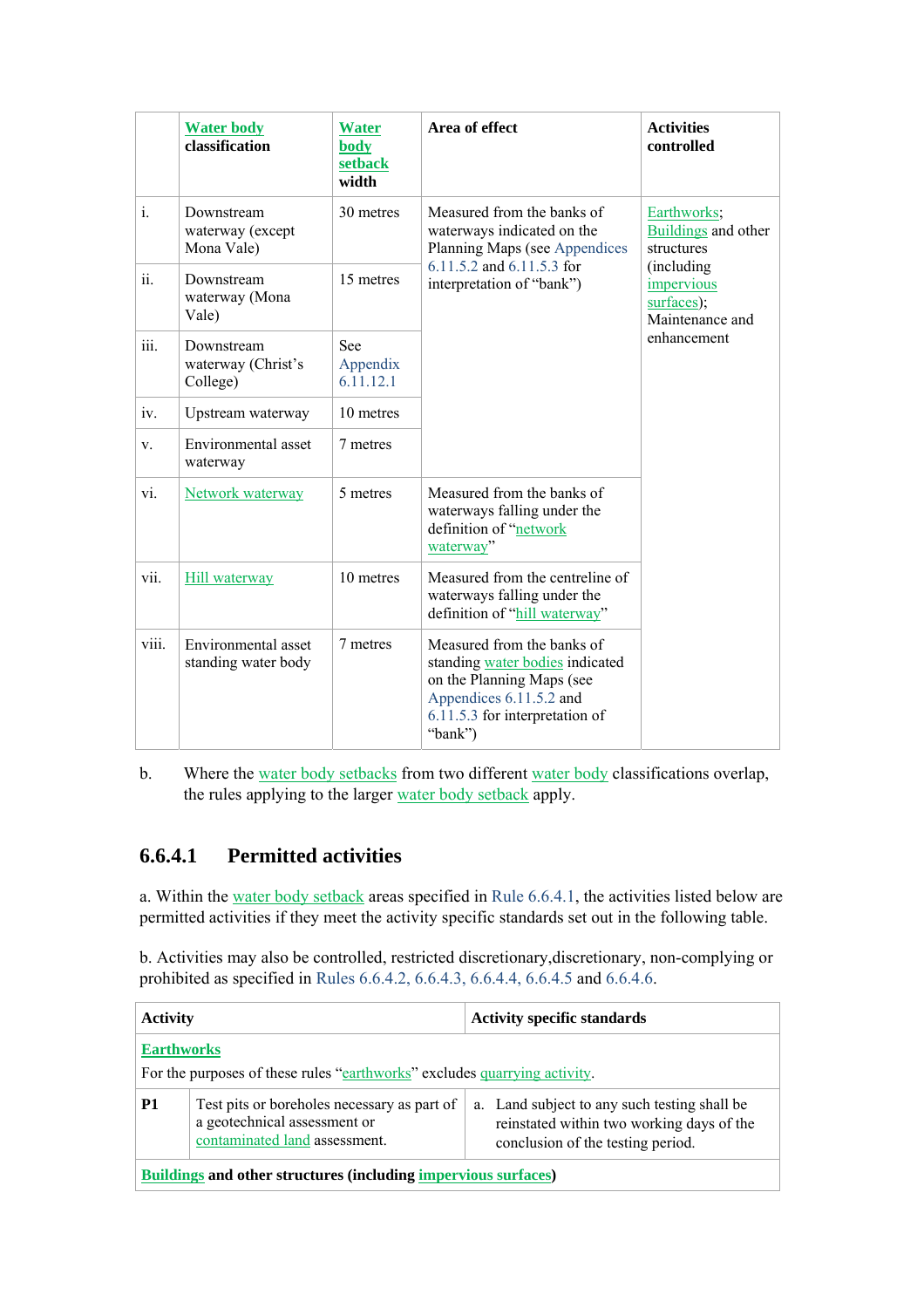| <b>Activity</b> |                                                                                                                                                                                                                                     | <b>Activity specific standards</b>                                                                                                                                                                                                                                                                                                                                           |  |  |  |
|-----------------|-------------------------------------------------------------------------------------------------------------------------------------------------------------------------------------------------------------------------------------|------------------------------------------------------------------------------------------------------------------------------------------------------------------------------------------------------------------------------------------------------------------------------------------------------------------------------------------------------------------------------|--|--|--|
| includes decks. |                                                                                                                                                                                                                                     | For the purposes of these rules "building" includes "accessory building". The definition of building                                                                                                                                                                                                                                                                         |  |  |  |
| P <sub>2</sub>  | Use, maintenance or repair of lawfully-<br>established buildings, fences and<br>impervious surfaces existing at the time<br>of notification of the District Plan and for<br>activities otherwise permitted by the<br>District Plan. | Nil                                                                                                                                                                                                                                                                                                                                                                          |  |  |  |
| <b>P3</b>       | Extensions or alterations to existing<br>buildings at least 1.8m above ground<br>level.                                                                                                                                             | Where any such extensions or alterations<br>a.<br>increase the floor area of any <b>building</b> , they<br>shall have a maximum additional area of<br>10m <sup>2</sup> within the water body setback.<br>b. Shall not include any struts, supports or<br>other structures that come within 1.8m of<br>ground level.                                                          |  |  |  |
| <b>P4</b>       | Removal or demolition of any building or<br>part of a <b>building</b> including associated<br>earthworks.                                                                                                                           | No lawfully established flood protection or<br>a.<br>erosion or bank stability control structures<br>shall be removed.                                                                                                                                                                                                                                                       |  |  |  |
|                 |                                                                                                                                                                                                                                     | b. No parts of the structure shall remain in the<br>water body setback that could catch debris<br>or otherwise affect land drainage.                                                                                                                                                                                                                                         |  |  |  |
|                 |                                                                                                                                                                                                                                     | Advice note:                                                                                                                                                                                                                                                                                                                                                                 |  |  |  |
|                 |                                                                                                                                                                                                                                     | 1.<br>The Council's Water Supply, Wastewater<br>and Stormwater Bylaw 2014 applies.                                                                                                                                                                                                                                                                                           |  |  |  |
|                 |                                                                                                                                                                                                                                     | 2.<br>The Canterbury regional plans include<br>provisions for earthworks in riparian<br>margins and provisions in relation to dust<br>control.                                                                                                                                                                                                                               |  |  |  |
|                 |                                                                                                                                                                                                                                     | 3.<br>Erosion and sediment control guidance is<br>available from the Canterbury Regional<br>Council and may be of assistance.                                                                                                                                                                                                                                                |  |  |  |
| <b>P5</b>       | Impervious surfaces.                                                                                                                                                                                                                | The total area of <i>impervious surfaces</i> shall<br>a.<br>not exceed 10% of the water body setback<br>area within any site in any zone, except an<br>open space zone or the Transport Zone<br>where <i>impervious</i> surfaces are not restricted.                                                                                                                         |  |  |  |
| <b>P6</b>       | Fences.                                                                                                                                                                                                                             | Shall not be built over any part of a water<br>a.<br>body.<br>b. Shall allow access to the water body for<br>maintenance purposes.<br>c. Shall not be located closer to the water body<br>bank than 3 metres or 1/3 of the normal<br>water body setback distance, whichever is<br>the greater.<br>d. Shall consist of no greater than 20% solid<br>structure.<br>Exceptions: |  |  |  |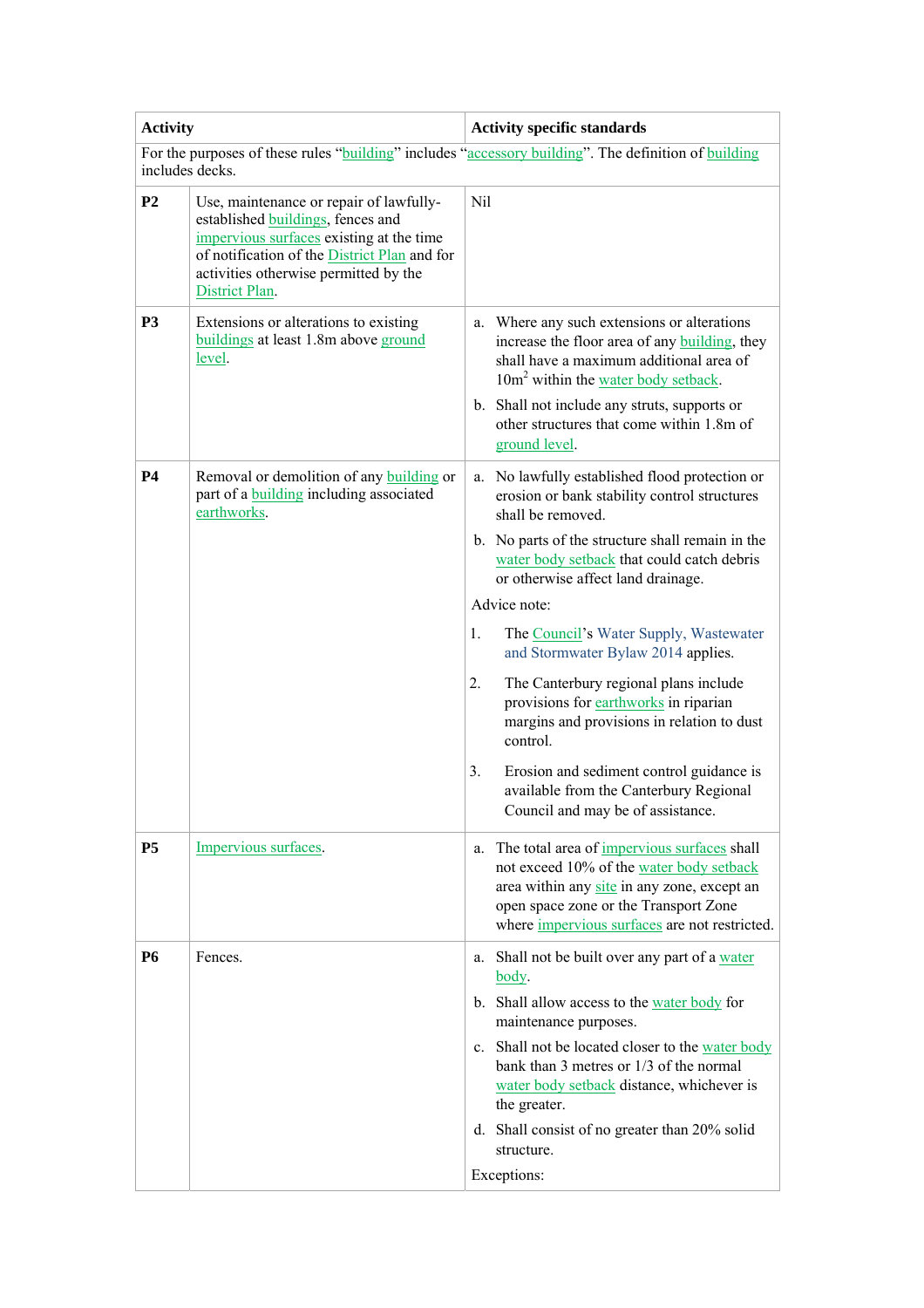| <b>Activity</b> |                                                                                                                                                                                                    | <b>Activity specific standards</b>                                                                                                                                                                 |  |  |
|-----------------|----------------------------------------------------------------------------------------------------------------------------------------------------------------------------------------------------|----------------------------------------------------------------------------------------------------------------------------------------------------------------------------------------------------|--|--|
|                 |                                                                                                                                                                                                    | 1.<br>Temporary fencing or construction<br>hoarding remaining on a site for less than<br>three months are exempt from the activity<br>specific standards.                                          |  |  |
|                 |                                                                                                                                                                                                    | 2.<br>Where a legal road, esplanade reserve or<br>esplanade strip exists between the water<br>body and the fence, the activity specific<br>standards shall not apply.                              |  |  |
| P7              | Culvert crossings for <b>network</b> waterways.                                                                                                                                                    | Shall be designed in accordance with the<br>a.<br>Council's Waterways, Wetlands and<br>Drainage Guide.                                                                                             |  |  |
|                 |                                                                                                                                                                                                    | Advice note:                                                                                                                                                                                       |  |  |
|                 |                                                                                                                                                                                                    | 1.<br>Authorisation for culvert crossings is<br>required from the Council's stormwater<br>and land drainage assets unit.                                                                           |  |  |
|                 | Maintenance and enhancement works                                                                                                                                                                  |                                                                                                                                                                                                    |  |  |
| P <sub>8</sub>  | Water body bank maintenance or<br>enhancement works where undertaken or<br>authorised by any territorial or regional<br>authority, the Department of<br>Conservation or Te Rūnanga o Ngāi<br>Tahu. | Works shall not prevent the passage of fish.<br>a.                                                                                                                                                 |  |  |
|                 |                                                                                                                                                                                                    | b. Works shall not be undertaken in the<br>flowing channel at spawning sites for trout<br>and inanga.                                                                                              |  |  |
|                 |                                                                                                                                                                                                    | Advice note:                                                                                                                                                                                       |  |  |
|                 |                                                                                                                                                                                                    | 1.<br>The Council's Water Supply, Wastewater<br>and Stormwater Bylaw 2014 applies.                                                                                                                 |  |  |
|                 |                                                                                                                                                                                                    | 2.<br>The Canterbury regional plans include<br>provisions for earthworks in riparian<br>margins and provisions in relation to dust<br>control.                                                     |  |  |
|                 |                                                                                                                                                                                                    | 3.<br>Erosion and sediment control guidance is<br>available from the Canterbury Regional<br>Council and may be of assistance.                                                                      |  |  |
| P <sub>9</sub>  | Any works related to the operation, repair<br>or maintenance of transport infrastructure.                                                                                                          | A carriageway shall not be extended closer<br>a.<br>to the water body in such a way that it<br>permanently removes or reduces vegetation<br>between the existing paved area and the<br>water body. |  |  |
|                 |                                                                                                                                                                                                    | Advice note:                                                                                                                                                                                       |  |  |
|                 |                                                                                                                                                                                                    | 1.<br>The Council's Water Supply, Wastewater<br>and Stormwater Bylaw 2014 applies.                                                                                                                 |  |  |
|                 |                                                                                                                                                                                                    | The Canterbury regional plans include<br>2.<br>provisions for earthworks in riparian<br>margins and provisions in relation to dust<br>control.                                                     |  |  |
|                 |                                                                                                                                                                                                    | 3.<br>Erosion and sediment control guidance is<br>available from the Canterbury Regional                                                                                                           |  |  |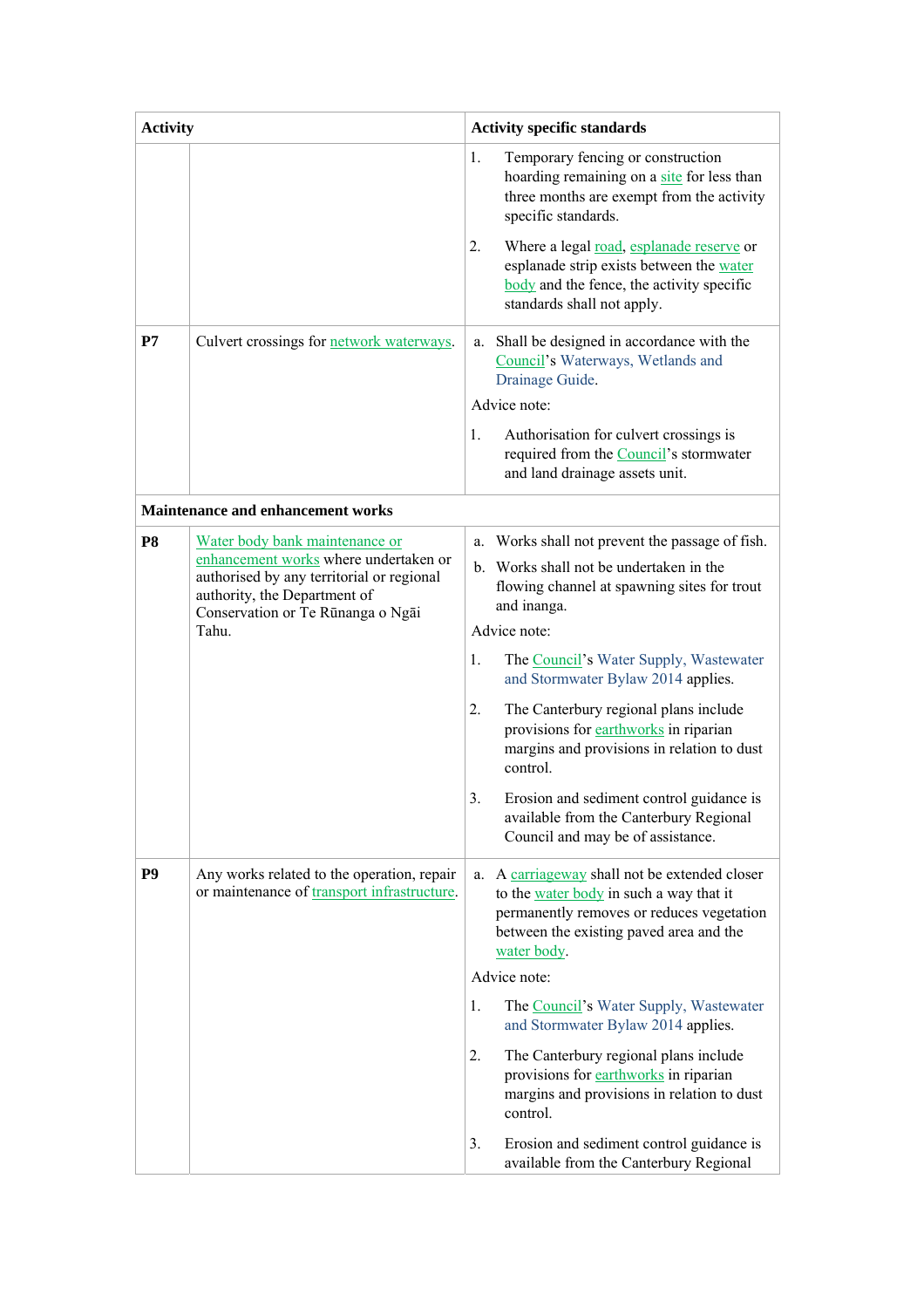| <b>Activity</b> | Activity specific standards       |  |  |
|-----------------|-----------------------------------|--|--|
|                 | Council and may be of assistance. |  |  |

## **6.6.4.2 Controlled activities**

```
There are no controlled activities.
```
# **6.6.4.3 Restricted discretionary activities**

a. Within the water body setback areas specified in Rule 6.6.4.1, the activities listed below are restricted discretionary activities.

b. Discretion to grant or decline consent and impose conditions is restricted to the matters of discretion set out in Rule 6.6.7, as set out in the following table.

| <b>Activity</b> |                                                                                                                                                                                                                     | The Council's discretion shall be limited<br>to the following matters:                                                      |  |  |
|-----------------|---------------------------------------------------------------------------------------------------------------------------------------------------------------------------------------------------------------------|-----------------------------------------------------------------------------------------------------------------------------|--|--|
| RD1             | Earthworks:                                                                                                                                                                                                         | All water body classifications                                                                                              |  |  |
|                 | a. not exempt by Rule 6.6.3 h. and not                                                                                                                                                                              | a. Natural hazards - Rule $6.6.7.1$                                                                                         |  |  |
|                 | provided for by Rule 6.6.4.1 P1; and/or<br>b. listed in Rule $6.6.4.1$ P1 that do not meet<br>one or more of the activity specific<br>standards;<br>other than earthworks provided for by Rule<br>6.6.4.4 D1 or D2. | b. Natural values $-$ Rule 6.6.7.2                                                                                          |  |  |
|                 |                                                                                                                                                                                                                     | c. Maintenance $access - Rule 6.6.7.5$                                                                                      |  |  |
|                 |                                                                                                                                                                                                                     | Additional for Downstream Waterways,<br>Upstream Waterways, Nga Wai and<br><b>Environmental Asset Standing Water Bodies</b> |  |  |
|                 |                                                                                                                                                                                                                     |                                                                                                                             |  |  |
|                 |                                                                                                                                                                                                                     | d. Amenity and character – Rule $6.6.7.3$                                                                                   |  |  |
|                 |                                                                                                                                                                                                                     | e. Cultural values – Rule $6.6.7.4$                                                                                         |  |  |
|                 |                                                                                                                                                                                                                     | f. Public / Recreational access – Rule<br>6.6.7.6                                                                           |  |  |
|                 |                                                                                                                                                                                                                     | <b>Additional for Environmental Asset</b><br>Waterways                                                                      |  |  |
|                 |                                                                                                                                                                                                                     | g. Amenity and character – Rule $6.6.7.3$                                                                                   |  |  |
|                 |                                                                                                                                                                                                                     | h. Cultural values - Rule $6.6.7.4$                                                                                         |  |  |
|                 |                                                                                                                                                                                                                     | <b>Additional for Hill Waterways</b>                                                                                        |  |  |
|                 |                                                                                                                                                                                                                     | Cultural values - Rule 6.6.7.4<br>$\mathbf{i}$                                                                              |  |  |
|                 |                                                                                                                                                                                                                     | Exception for sites adjoining Downstream<br>Waterways with features intervening<br>between the site and the waterway        |  |  |
|                 |                                                                                                                                                                                                                     | j. Where a:                                                                                                                 |  |  |
|                 |                                                                                                                                                                                                                     | legal road; or<br>i.                                                                                                        |  |  |
|                 |                                                                                                                                                                                                                     | ii.<br>esplanade reserve; or                                                                                                |  |  |
|                 |                                                                                                                                                                                                                     | iii.<br>esplanade strip wider than 10<br>metres                                                                             |  |  |
|                 |                                                                                                                                                                                                                     | exists between a Downstream Waterway<br>and a site being assessed, Council's<br>discretion with respect to that part of the |  |  |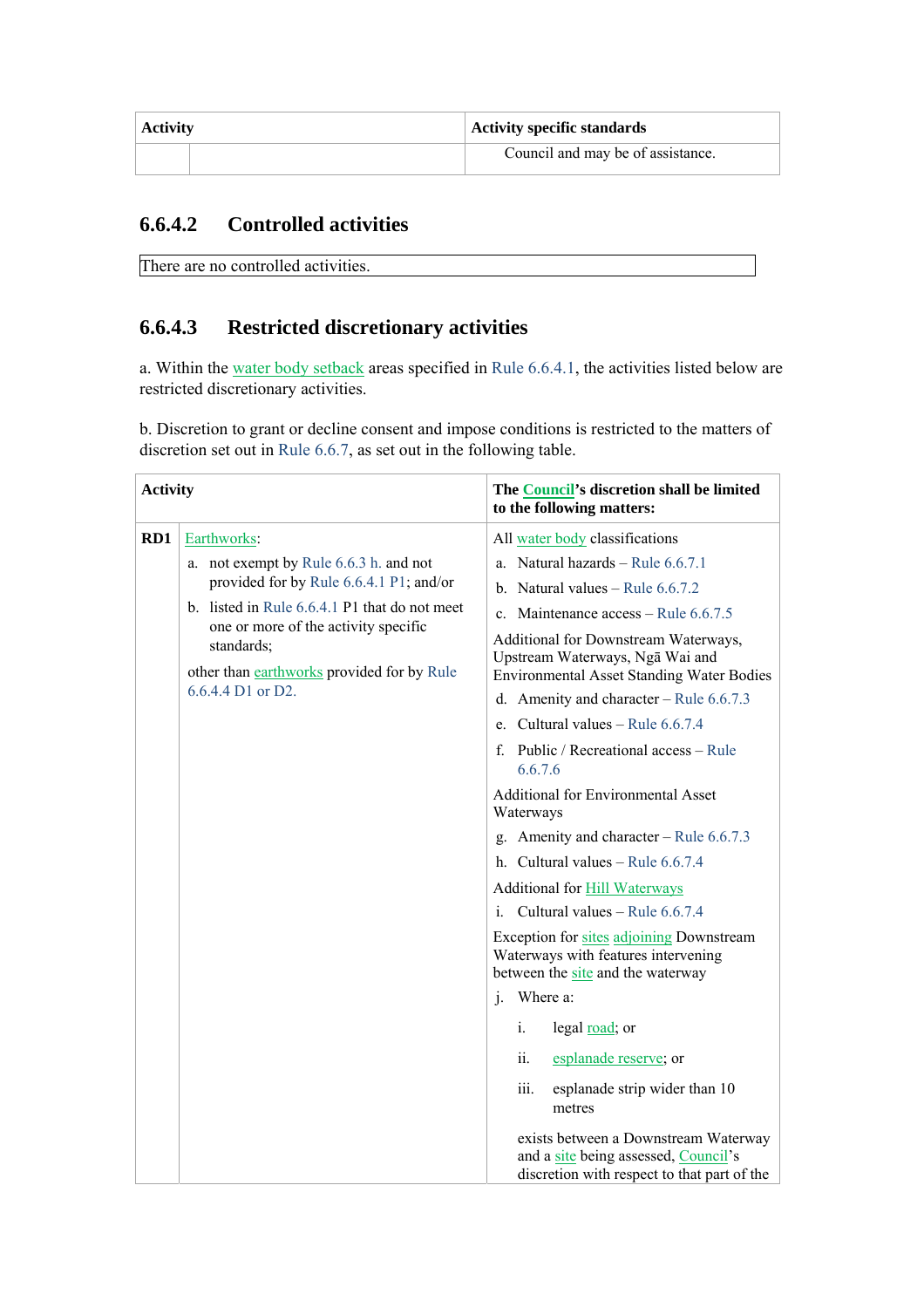| <b>Activity</b>        |                                                                                                                                                                                                                                                                                                                                                                                                                                                                                                                                                                                                                                 | The Council's discretion shall be limited<br>to the following matters:                                                                                                                                                                                                                                                                                                                                                                                                                                                                                                                                                                                                                                                                                                                                                                                                                                                                                                                                                                                                                                                                                                |
|------------------------|---------------------------------------------------------------------------------------------------------------------------------------------------------------------------------------------------------------------------------------------------------------------------------------------------------------------------------------------------------------------------------------------------------------------------------------------------------------------------------------------------------------------------------------------------------------------------------------------------------------------------------|-----------------------------------------------------------------------------------------------------------------------------------------------------------------------------------------------------------------------------------------------------------------------------------------------------------------------------------------------------------------------------------------------------------------------------------------------------------------------------------------------------------------------------------------------------------------------------------------------------------------------------------------------------------------------------------------------------------------------------------------------------------------------------------------------------------------------------------------------------------------------------------------------------------------------------------------------------------------------------------------------------------------------------------------------------------------------------------------------------------------------------------------------------------------------|
|                        |                                                                                                                                                                                                                                                                                                                                                                                                                                                                                                                                                                                                                                 | site separated from the water body is<br>restricted to Natural hazards - Rule<br>6.6.7.1                                                                                                                                                                                                                                                                                                                                                                                                                                                                                                                                                                                                                                                                                                                                                                                                                                                                                                                                                                                                                                                                              |
| RD2<br>RD <sub>3</sub> | a. New <b>buildings</b> , other structures or<br>impervious surfaces not provided for by<br>Rule 6.6.4.2 P2 - P7; and/or<br>b. Buildings, other structures or impervious<br>surfaces listed in Rule 6.6.4.2 P2 - P7 that<br>do not meet one or more of the activity<br>specific standards;<br>other than activities provided for by Rule<br>$6.6.4.5$ D1 or D2.<br>c. Any application arising from RD2 b., for<br>activities listed in Rule 6.6.4.2 P5 - P7 in<br>the water body setback of a network<br>waterway or hill waterway, shall not be<br>limited or publicly notified.<br>Water body bank maintenance or enhancement | All water body classifications<br>a. Natural hazards - Rule $6.6.7.1$<br>b. Natural values – Rule $6.6.7.2$<br>c. Maintenance $access - Rule 6.6.7.5$<br>Additional for Downstream and Upstream<br>Waterways, Ngā Wai and Environmental<br><b>Asset Standing Water Bodies</b><br>d. Amenity and character – Rule $6.6.7.3$<br>e. Cultural values – Rule $6.6.7.4$<br>Public/Recreational access – Rule 6.6.7.6<br>f.<br><b>Additional for Environmental Asset</b><br>Waterways<br>g. Amenity and character – Rule $6.6.7.3$<br>h. Cultural values - Rule 6.6.7.4<br><b>Additional for Hill Waterways</b><br>Cultural values - Rule 6.6.7.4<br>i.<br>Exception for sites adjoining Downstream<br>Waterways with features intervening<br>between the site and the waterway<br>j. Where a:<br>legal road; or<br>i.<br>ii.<br>esplanade reserve; or<br>esplanade strip wider than 10<br>iii.<br>metres<br>exists between a Downstream Waterway<br>and a site being assessed, Council's<br>discretion with respect to that part of the<br>site separated from the water body is<br>restricted to Natural hazards - Rule<br>6.6.7.1<br>Natural hazards – Rule 6.6.7.1<br>a. |
|                        | works listed in Rule 6.6.4.2 P8 that do not<br>meet one or more of the activity specific<br>standards; other than activities provided for by<br>Rule 6.6.4.4 D1 or D2.                                                                                                                                                                                                                                                                                                                                                                                                                                                          | b. Natural values – Rule $6.6.7.2$                                                                                                                                                                                                                                                                                                                                                                                                                                                                                                                                                                                                                                                                                                                                                                                                                                                                                                                                                                                                                                                                                                                                    |

# **6.6.4.4 Discretionary activities**

a. Within the water body setback areas specified in Rule 6.6.4.1, the activities listed below are discretionary activities.

**Activity**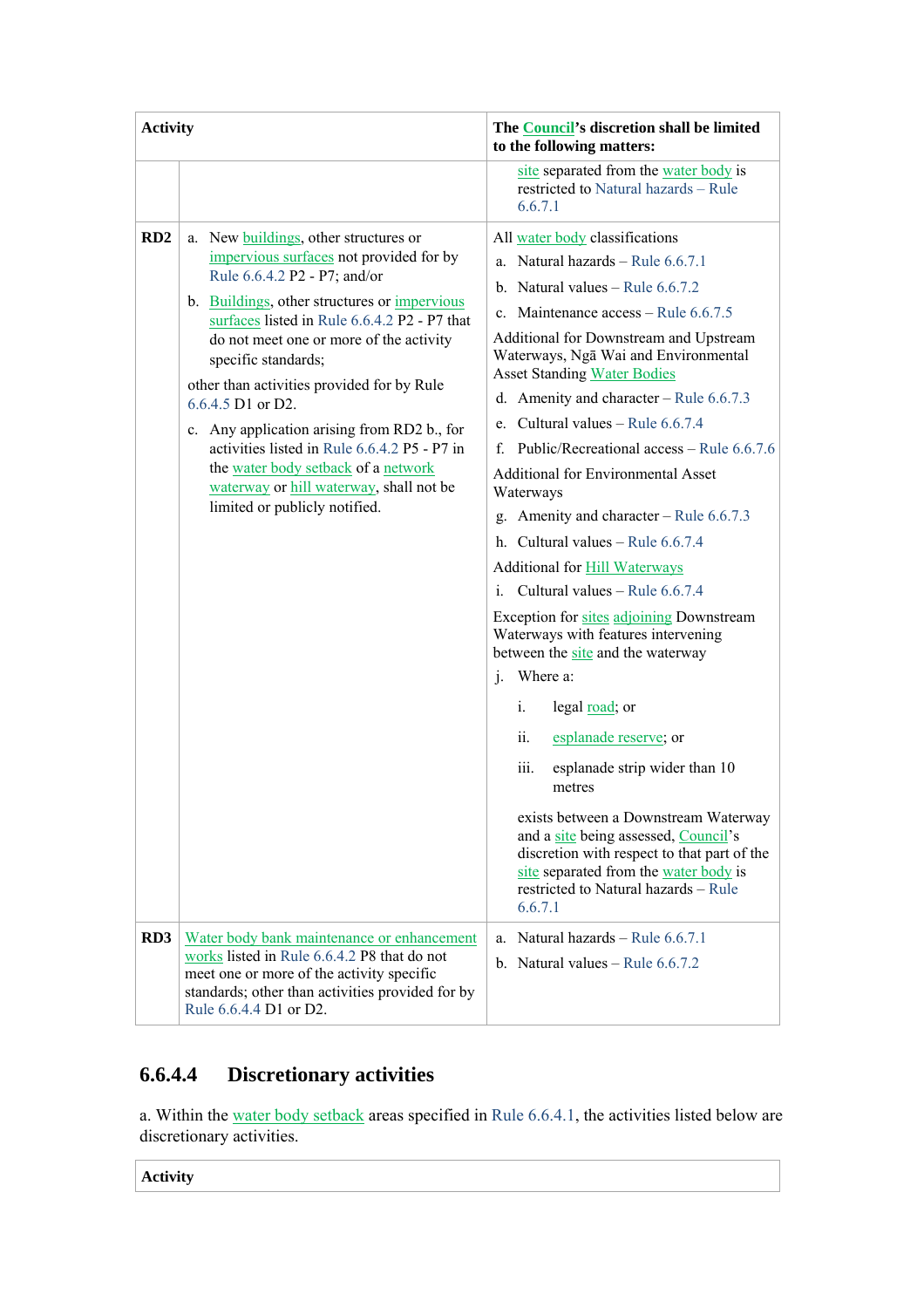| <b>Activity</b> |                                                                                                                                                                                                                 |  |
|-----------------|-----------------------------------------------------------------------------------------------------------------------------------------------------------------------------------------------------------------|--|
| D <sub>1</sub>  | Any activity listed in Rule 6.6.4.4, which is located adjacent to a water body identified as a<br>Site of Ecological Significance listed in Schedule A of Appendix 9.1.6.1 (other than in the<br>Central City). |  |
| $\mathbf{D}2$   | The extension or widening, except for maintenance purposes, of any existing <u>roadway</u> ,<br>adjacent footpath, or parking area directly adjoining the Open Space Water and Margins<br>Zone along:           |  |
|                 | a. the Avon River (Estuary – Fendalton Road), excluding the Central City;                                                                                                                                       |  |
|                 | b. the Heathcote River (Estuary – Cashmere Stream Confluence)                                                                                                                                                   |  |
|                 | in a way that reduces the distance between the edge of the <u>roadway</u> , adjacent footpath, or<br>parking area and the waterway.                                                                             |  |

# **6.6.4.5 Non-complying activities**

There are no non-complying activities.

# **6.6.4.6 Prohibited activities**

There are no prohibited activities.

# **6.6.5 Rules - Activity status tables - Rural Water Body Setbacks**

| The rules for Rural area water body setbacks in Rule 6.6.5 apply within the following |  |  |  |
|---------------------------------------------------------------------------------------|--|--|--|
| areas:                                                                                |  |  |  |

|      | <b>Water body</b><br>classification | <b>Water body</b><br>setback<br>width | Area of effect                                                                                                                                          | <b>Activities controlled</b>                                                                                                                 |
|------|-------------------------------------|---------------------------------------|---------------------------------------------------------------------------------------------------------------------------------------------------------|----------------------------------------------------------------------------------------------------------------------------------------------|
| i.   | Downstream<br>waterway              | 30 metres                             | Measured from the banks<br>of waterways indicated<br>on the Planning Maps<br>(see Appendices 6.11.5.2)<br>and 6.11.5.3 for<br>interpretation of "bank") | Earthworks; Buildings and other<br>structures (including <i>impervious</i><br>surfaces); Plantation forestry;<br>Maintenance and enhancement |
| ii.  | Upstream<br>waterway                | 20 metres                             |                                                                                                                                                         | Earthworks; Buildings and other<br>structures (including <i>impervious</i><br>surfaces); Plantation forestry;<br>Maintenance and enhancement |
| iii. | Environmental<br>asset waterway     | 10 metres                             |                                                                                                                                                         | Earthworks; Buildings and other<br>structures (including impervious<br>surfaces); Plantation forestry;<br>Maintenance and enhancement        |
| iv.  | <b>Network</b><br>waterway          | 5 metres                              | Measured from the banks<br>of waterways falling<br>under the definition of                                                                              | Earthworks; Buildings and other<br>structures (including <i>impervious</i><br>surfaces); Maintenance and                                     |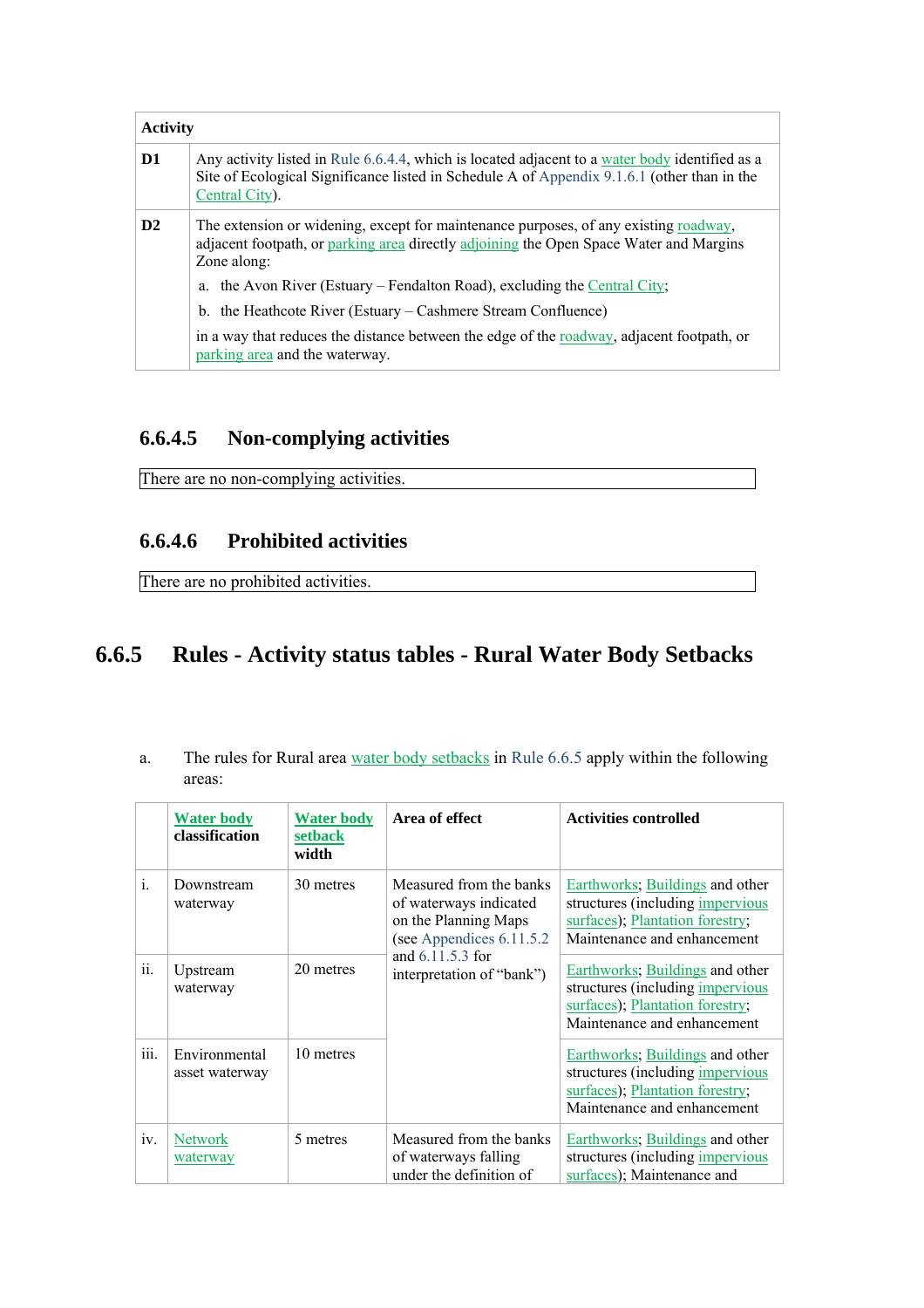|      | <b>Water body</b><br>classification           | <b>Water body</b><br><b>setback</b><br>width | Area of effect                                                                                                                                                                                                      | <b>Activities controlled</b>                                                                                                                 |
|------|-----------------------------------------------|----------------------------------------------|---------------------------------------------------------------------------------------------------------------------------------------------------------------------------------------------------------------------|----------------------------------------------------------------------------------------------------------------------------------------------|
|      |                                               |                                              | "network waterway"                                                                                                                                                                                                  | enhancement                                                                                                                                  |
| V.   | <b>Hill waterway</b>                          | 15 metres                                    | Measured from the<br>centreline of waterways<br>falling under the<br>definition of "hill<br>waterway"                                                                                                               | Earthworks; Buildings and other<br>structures (including <i>impervious</i><br>surfaces); Plantation forestry;<br>Maintenance and enhancement |
| vi.  | Environmental<br>asset standing<br>water body | 20 metres                                    | Measured from the banks<br>of water bodies indicated<br>on the Planning Maps<br>(see Appendices 6.11.5.2)<br>and 6.11.5.3 for<br>interpretation of "bank")                                                          | Earthworks; Buildings and other<br>structures (including <i>impervious</i><br>surfaces); Plantation forestry;<br>Maintenance and enhancement |
| vii. | Banks Peninsula<br>waterway                   | 15 metres                                    | Measured from the banks<br>of rivers and streams on<br>Banks Peninsula that are<br>not classified on the<br>Planning Maps and do<br>not fit the definition of<br><u>hill waterway</u> or <u>network</u><br>waterway | Earthworks; Buildings and other<br>structures (including <i>impervious</i><br>surfaces); Plantation forestry;<br>Maintenance and enhancement |

b. Where the water body setbacks from two different water body classifications overlap, the rules applying to the larger water body setback apply.

## **6.6.5.1 Permitted activities**

a. Within the water body setback areas specified in Rule 6.6.5.1, the activities listed below are permitted activities if they meet the activity specific standards set out in the following table.

b. Activities may also be controlled, restricted discretionary, discretionary, non-complying or prohibited as specified in Rules 6.6.5.2, 6.6.5.3, 6.6.5.4,6.6.5.5 or 6.6.5.6.

| <b>Activity</b>                                                                                                                  |                                                                                                                                                                                                    | <b>Activity specific standards</b>                                                                                          |  |
|----------------------------------------------------------------------------------------------------------------------------------|----------------------------------------------------------------------------------------------------------------------------------------------------------------------------------------------------|-----------------------------------------------------------------------------------------------------------------------------|--|
|                                                                                                                                  | <b>Earthworks</b>                                                                                                                                                                                  |                                                                                                                             |  |
|                                                                                                                                  |                                                                                                                                                                                                    | Note: For the purposes of these rules "earthworks" excludes quarrying activity.                                             |  |
| <b>P1</b><br>Any test pits or boreholes<br>necessary as part of a<br>geotechnical assessment or<br>contaminated land assessment. |                                                                                                                                                                                                    | a. Land subject to any such testing shall be reinstated within<br>two working days of the conclusion of the testing period. |  |
|                                                                                                                                  | <b>Buildings and other structures (including impervious surfaces)</b>                                                                                                                              |                                                                                                                             |  |
|                                                                                                                                  | Note: For the purposes of these rules "building" includes "accessory building". The definition of<br>building includes decks.                                                                      |                                                                                                                             |  |
| <b>P2</b>                                                                                                                        | Use, maintenance or repair of<br>lawfully-established buildings,<br>fences and impervious surfaces<br>existing at the time of<br>notification of the District Plan<br>and for activities otherwise | Nil                                                                                                                         |  |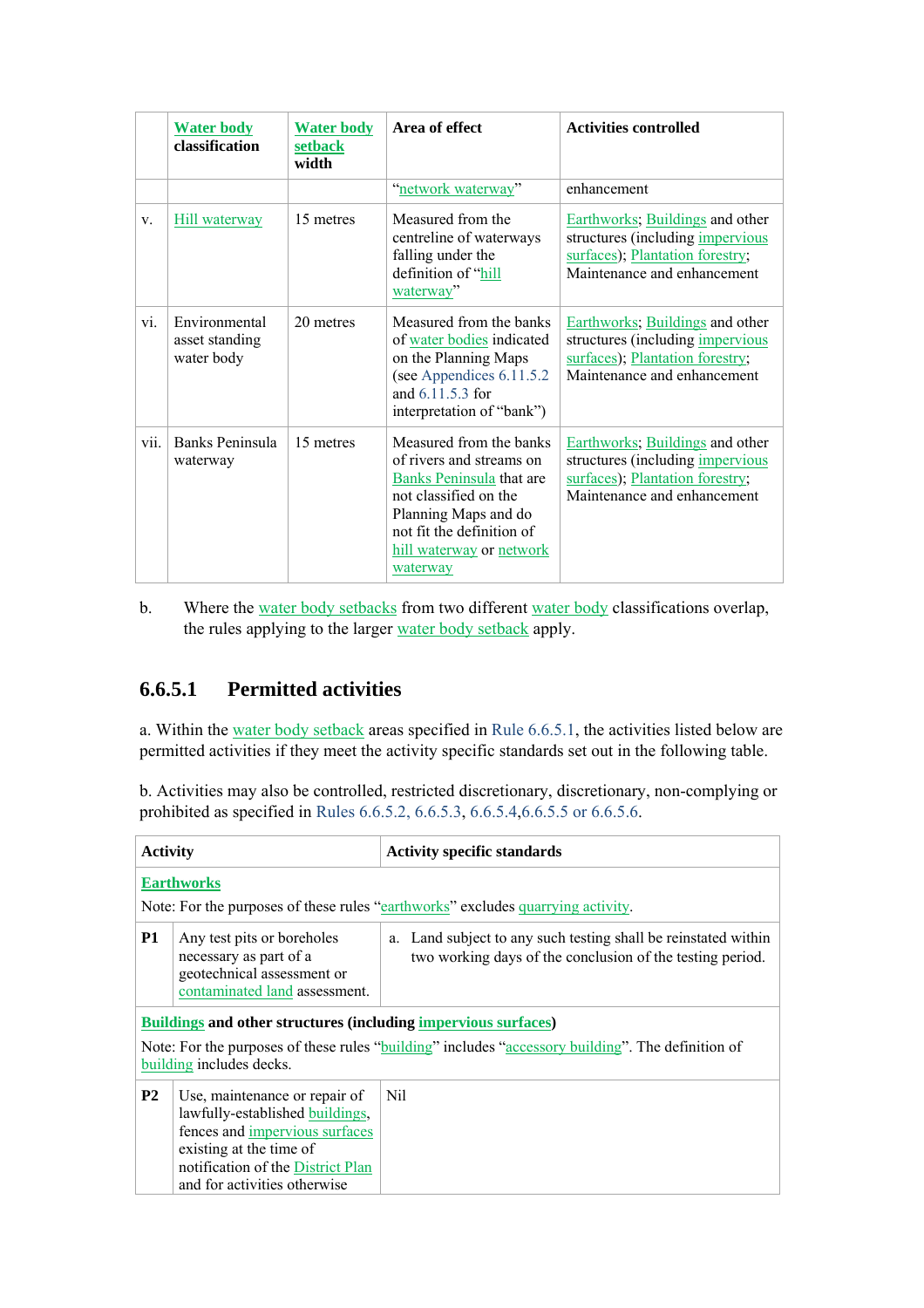| <b>Activity</b> |                                                                                                                                                                 | <b>Activity specific standards</b>                                                                                                                                                                                                                |
|-----------------|-----------------------------------------------------------------------------------------------------------------------------------------------------------------|---------------------------------------------------------------------------------------------------------------------------------------------------------------------------------------------------------------------------------------------------|
|                 | permitted by the District Plan.                                                                                                                                 |                                                                                                                                                                                                                                                   |
| P <sub>3</sub>  | Extensions or alterations to<br>existing <b>buildings</b> at least 1.8m<br>above ground level.                                                                  | Where any such extensions or alterations increase the<br>a.<br>floor area of any <b>building</b> , they shall have a maximum<br>additional area of 10m <sup>2</sup> within the water body setback.                                                |
|                 |                                                                                                                                                                 | b. Shall not include any struts, supports or other structures<br>that come within 1.8 metres of ground level.                                                                                                                                     |
| <b>P4</b>       | Removal or demolition of any<br>building or part of a building                                                                                                  | a. No lawfully established flood protection or erosion or<br>bank stability control structures shall be removed.                                                                                                                                  |
|                 | including associated<br>earthworks.                                                                                                                             | b. No parts of the structure shall remain in the water body<br>setback that could catch debris or otherwise affect land<br>drainage.                                                                                                              |
|                 |                                                                                                                                                                 | Advice note:                                                                                                                                                                                                                                      |
|                 |                                                                                                                                                                 | 1.<br>The Council's Water Supply, Wastewater and<br>Stormwater Bylaw 2014 applies.                                                                                                                                                                |
|                 |                                                                                                                                                                 | 2.<br>The Canterbury regional plans include provisions for<br>earthworks in riparian margins and provisions in relation<br>to dust control.                                                                                                       |
|                 |                                                                                                                                                                 | 3.<br>Erosion and sediment control guidance is available from<br>the Canterbury Regional Council and may be of<br>assistance.                                                                                                                     |
| <b>P5</b>       | Impervious surfaces.                                                                                                                                            | The total area of <i>impervious</i> surfaces shall not exceed<br>4.<br>10% of the water body setback area within any site in<br>any zone, except an open space zone or the Transport<br>Zone where <i>impervious</i> surfaces are not restricted. |
| <b>P6</b>       | Fences.                                                                                                                                                         | a. Fences built over any part of a water body shall be no<br>more than 20% solid structure.                                                                                                                                                       |
|                 |                                                                                                                                                                 | b. Shall allow access to the water body for maintenance<br>purposes.                                                                                                                                                                              |
|                 |                                                                                                                                                                 | c. Shall not be located closer to the water body bank than 3<br>metres or 1/3 of the normal water body setback width,<br>whichever is the greater.                                                                                                |
|                 |                                                                                                                                                                 | d. Shall consist of no greater than 20% solid structure.<br>Exceptions:                                                                                                                                                                           |
|                 |                                                                                                                                                                 | Temporary fencing or construction hoarding remaining<br>1.<br>on a site for less than three months are exempt from the<br>activity specific standards.                                                                                            |
|                 |                                                                                                                                                                 | 2.<br>Where a legal <u>road, esplanade reserve</u> or esplanade strip<br>exists between the water body and the fence, the activity<br>specific standards shall not apply.                                                                         |
| P7              | Water storage tanks up to<br>30,000 litres in capacity; water<br>troughs; pumps and pump<br>sheds under $10m^2$ GFA; and<br>associated power poles or<br>pipes. | Nil                                                                                                                                                                                                                                               |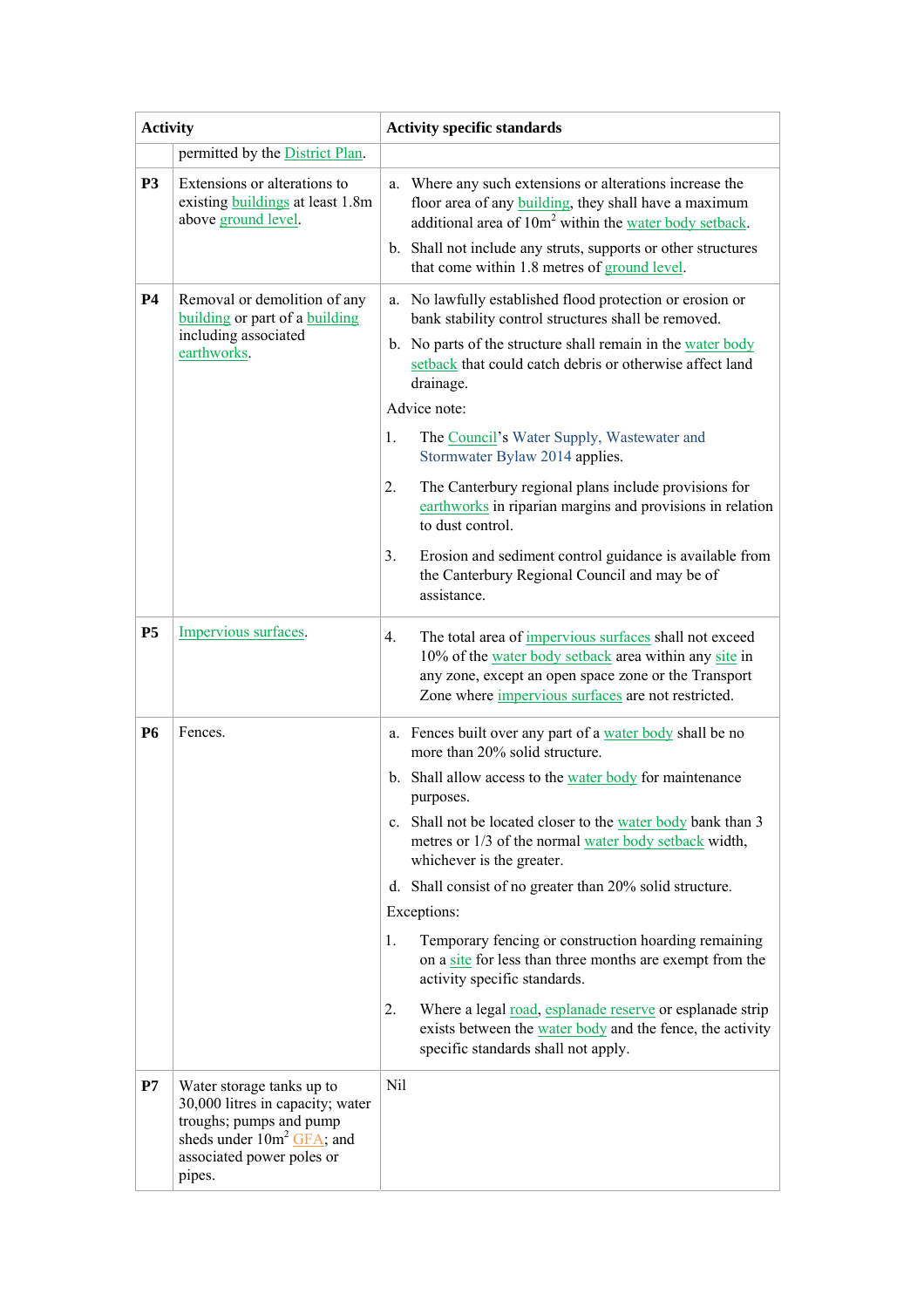| <b>Activity</b> |                                             | <b>Activity specific standards</b>                                                                               |
|-----------------|---------------------------------------------|------------------------------------------------------------------------------------------------------------------|
| P <sub>8</sub>  | Culvert crossings for network<br>waterways. | a. Shall be designed in accordance with the Council's<br>Waterways, Wetlands and Drainage Guide.<br>Advice note: |
|                 |                                             | Authorisation for culvert crossings is required from the<br>Council's stormwater and land drainage assets unit.  |

#### **Maintenance and enhancement works**

| P <sub>9</sub> | Water body bank maintenance<br>or enhancement works where<br>undertaken or authorised by<br>any territorial or regional<br>authority, the Department of<br>Conservation or Te Rūnanga o<br>Ngāi Tahu. | Works shall not prevent the passage of fish.<br>a.<br>b. Works shall not be undertaken in the flowing channel at<br>spawning sites for trout and inanga.<br>Advice mote:<br>1.<br>The Council's Water Supply, Wastewater and<br>Stormwater Bylaw 2014 applies.<br>The Canterbury regional plans include provisions for<br>2.<br>earthworks in riparian margins and provisions in relation<br>to dust control.<br>3.<br>Erosion and sediment control guidance is available from<br>the Canterbury Regional Council and may be of<br>assistance.                                     |
|----------------|-------------------------------------------------------------------------------------------------------------------------------------------------------------------------------------------------------|------------------------------------------------------------------------------------------------------------------------------------------------------------------------------------------------------------------------------------------------------------------------------------------------------------------------------------------------------------------------------------------------------------------------------------------------------------------------------------------------------------------------------------------------------------------------------------|
| <b>P10</b>     | Any works related to the<br>operation, repair or<br>maintenance of transport<br>infrastructure.                                                                                                       | a. A carriageway shall not be extended closer to the water<br>body in such a way that it permanently removes or<br>reduces vegetation between the existing paved area and<br>the water body.<br>Advice note:<br>The Council's Water Supply, Wastewater and<br>1.<br>Stormwater Bylaw 2014 applies.<br>The Canterbury regional plans include provisions for<br>2.<br>earthworks in riparian margins and provisions in relation<br>to dust control.<br>3.<br>Erosion and sediment control guidance is available from<br>the Canterbury Regional Council and may be of<br>assistance. |

## **6.6.5.2 Controlled activities**

There are no controlled activities.

## **6.6.5.3 Restricted discretionary activities**

a. Within the water body setback areas specified in Rule 6.6.5.1, the activities listed below are restricted discretionary activities.

b. Discretion to grant or decline consent and impose conditions is restricted to the matters of discretion set out in Rule 6.6.7, as set out in the following table.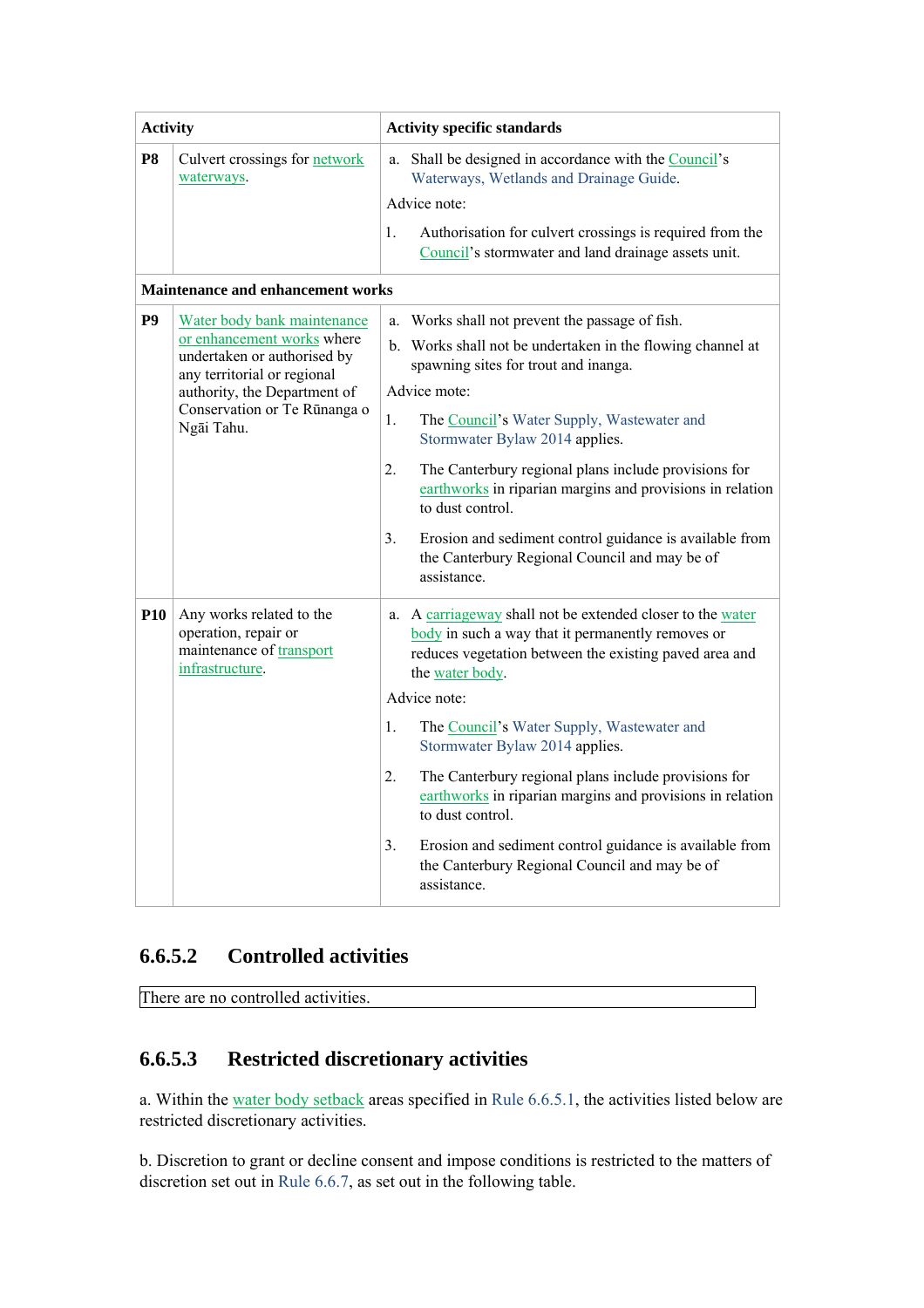| <b>Activity</b> |                                                                                                       | The Council's discretion shall be limited to the<br>following matters:                                                                                                                                                 |
|-----------------|-------------------------------------------------------------------------------------------------------|------------------------------------------------------------------------------------------------------------------------------------------------------------------------------------------------------------------------|
| RD1             | Earthworks:                                                                                           | All water body classifications:                                                                                                                                                                                        |
|                 | a. not exempt by Rule 6.6.3 h. and not                                                                | a. Natural hazards - Rule $6.6.7.1$                                                                                                                                                                                    |
|                 | provided for by Rule 6.6.5.2 P1;                                                                      | b. Natural values $-$ Rule 6.6.7.2                                                                                                                                                                                     |
|                 | and/or                                                                                                | c. Maintenance $access - Rule 6.6.7.5$                                                                                                                                                                                 |
|                 | b. listed in Rule $6.6.5.2$ P1 that do not<br>meet one or more of the activity<br>specific standards; | Additional for Downstream Waterways,<br>Upstream Waterways, Nga Wai and<br><b>Environmental Asset Standing Water Bodies:</b>                                                                                           |
|                 | c. other than earthworks provided for by<br>Rule 6.6.5.5 D1 or Rule 6.6.5.7 PR1.                      | a. Amenity and character – Rule $6.6.7.3$                                                                                                                                                                              |
|                 |                                                                                                       | b. Cultural values – Rule $6.6.7.4$                                                                                                                                                                                    |
|                 |                                                                                                       | c. Public / Recreational access – Rule $6.6.7.6$                                                                                                                                                                       |
|                 |                                                                                                       | <b>Additional for Environmental Asset Waterways</b><br>and Banks Peninsula Waterways:                                                                                                                                  |
|                 |                                                                                                       | a. Amenity and character – Rule $6.6.7.3$                                                                                                                                                                              |
|                 |                                                                                                       | b. Cultural values – Rule $6.6.7.4$                                                                                                                                                                                    |
|                 |                                                                                                       | Additional for <b>Hill Waterways:</b>                                                                                                                                                                                  |
|                 |                                                                                                       | a. Cultural values $-$ Rule 6.6.7.4                                                                                                                                                                                    |
|                 |                                                                                                       | Exception for sites adjoining Downstream<br>Waterways with features intervening between the<br>site and the waterway:                                                                                                  |
|                 |                                                                                                       | a. Where a:                                                                                                                                                                                                            |
|                 |                                                                                                       | legal <u>road</u> ; or<br>i.                                                                                                                                                                                           |
|                 |                                                                                                       | ii.<br>esplanade reserve; or                                                                                                                                                                                           |
|                 |                                                                                                       | esplanade strip wider than 10 metres<br>iii.                                                                                                                                                                           |
|                 |                                                                                                       | exists between a downstream waterway and a<br>site being assessed, Council's discretion with<br>respect to that part of the site separated from<br>the water body is restricted to Natural hazards<br>$-$ Rule 6.6.7.1 |
| RD <sub>2</sub> | a. New buildings, other structures or                                                                 | All water body classifications:                                                                                                                                                                                        |
|                 | impervious surfaces not provided for<br>by Rule 6.6.5.2 P2 - P8; and/or                               | a. Natural hazards - Rule 6.6.7.1                                                                                                                                                                                      |
|                 | b. Buildings, other structures or                                                                     | b. Natural values $-$ Rule 6.6.7.2                                                                                                                                                                                     |
|                 | impervious surfaces listed in Rule                                                                    | Maintenance access – Rule 6.6.7.5<br>$c_{\cdot}$                                                                                                                                                                       |
|                 | 6.6.5.2 P2 - P8 that do not meet one or                                                               | Additional for Downstream Waterways,<br>Upstream Waterways, Nga Wai and                                                                                                                                                |
|                 | more of the activity specific<br>standards;                                                           | <b>Environmental Asset Standing Water Bodies:</b>                                                                                                                                                                      |
|                 | c. Rule $RD2(a)$ and (b) do not apply to                                                              | Amenity and character – Rule 6.6.7.3<br>a.                                                                                                                                                                             |
|                 | activities provided for by Rule 6.6.5.5                                                               | Cultural values – Rule 6.6.7.4<br>$b_{-}$                                                                                                                                                                              |
|                 | D1 or Rule 6.6.5.7 PR1.                                                                               | Public / Recreational access – Rule 6.6.7.6<br>$\mathbf{c}$ .                                                                                                                                                          |
|                 | d. Any application arising from RD2 b.,<br>for activities listed in Rule 6.6.5.2 P5,                  | Additional for Environmental Asset Waterways<br>and Banks Peninsula Waterways:                                                                                                                                         |
|                 | P6 or P8 in the water body setback of<br>a network waterway or hill waterway,                         | Amenity and character - Rule 6.6.7.3<br>a.                                                                                                                                                                             |
|                 | shall not be limited or publicly                                                                      | b. Cultural values – Rule $6.6.7.4$                                                                                                                                                                                    |
|                 | notified.                                                                                             | Additional for Hill Waterways:                                                                                                                                                                                         |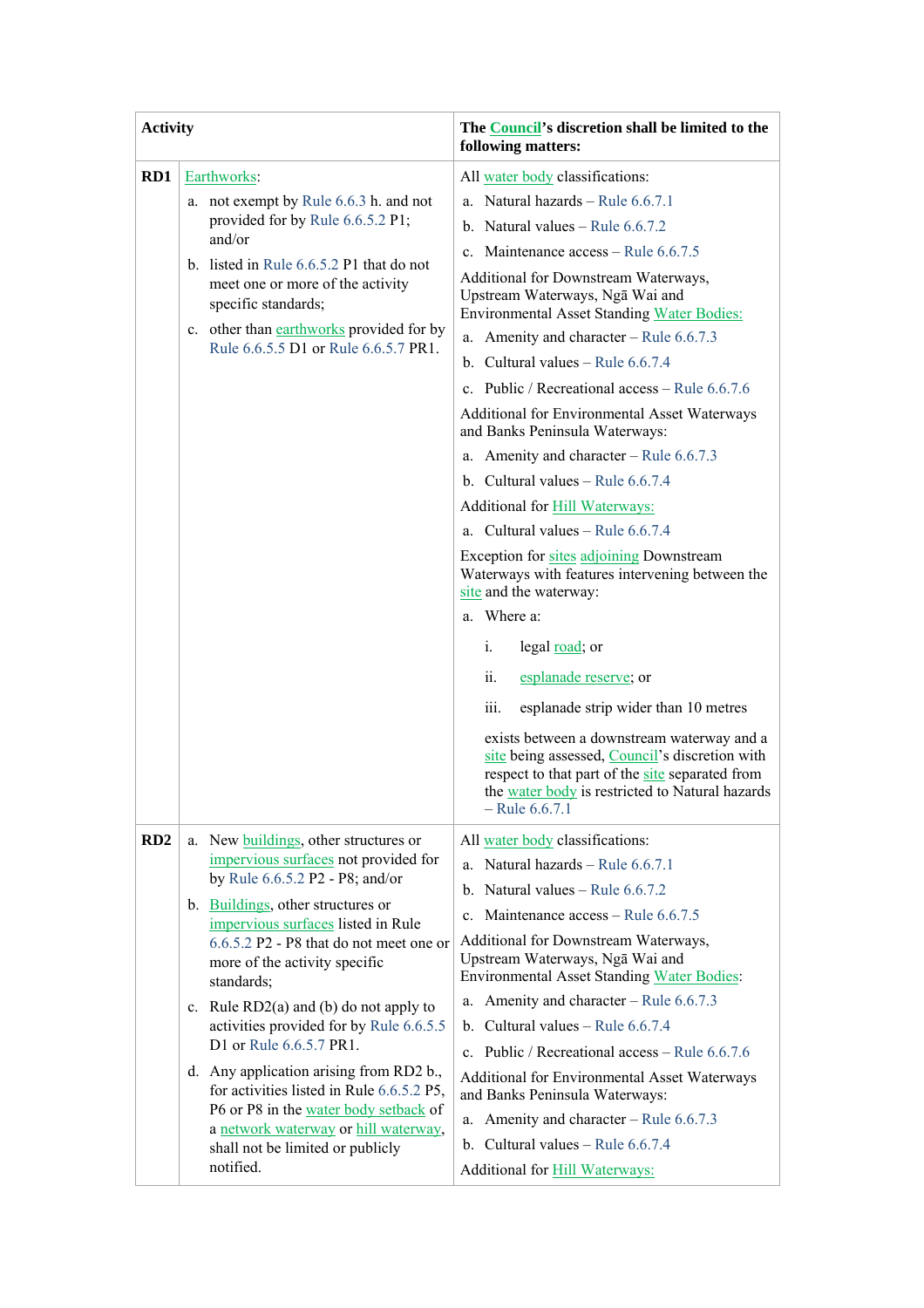| <b>Activity</b> |                                                                                                                                                                                                                                       | The Council's discretion shall be limited to the<br>following matters:                                                                                                                                                                                                                                                                                                                                                                                                                                                |
|-----------------|---------------------------------------------------------------------------------------------------------------------------------------------------------------------------------------------------------------------------------------|-----------------------------------------------------------------------------------------------------------------------------------------------------------------------------------------------------------------------------------------------------------------------------------------------------------------------------------------------------------------------------------------------------------------------------------------------------------------------------------------------------------------------|
|                 |                                                                                                                                                                                                                                       | a. Cultural values – Rule $6.6.7.4$<br>Exception for sites adjoining downstream<br>waterways with features intervening between the<br>site and the waterway:<br>a. Where a:<br>legal <u>road</u> ; or<br>i.<br>esplanade reserve; or<br>ii.<br>esplanade strip wider than 10 metres<br>111.<br>exists between a downstream waterway and a<br>site being assessed, Council's discretion with<br>respect to that part of the site separated from<br>the water body is restricted to Natural<br>Hazards - Rule $6.6.7.1$ |
| RD3             | Plantation forestry, other than provided<br>for by Rule 6.6.5.5 D1.                                                                                                                                                                   | In addition to the matters of discretion for<br>Plantation Forestry in Rule 17.11.2.4:<br>Natural hazards - Rule 6.6.7.1<br>a.                                                                                                                                                                                                                                                                                                                                                                                        |
| RD4             | Water body bank maintenance or<br>enhancement works listed in Rule 6.6.4.2<br>P9 that do not meet one or more of the<br>activity specific standards; other than<br>activities provided for by Rule 6.6.5.5 D1<br>or Rule 6.6.5.7 PR1. | Natural hazards – Rule $6.6.7.1$<br>a.<br>b. Natural values $-$ Rule 6.6.7.2                                                                                                                                                                                                                                                                                                                                                                                                                                          |

# **6.6.5.4 Discretionary activities**

a. Within the water body setback areas specified in Rule 6.6.5.1, the activities listed below are discretionary activities.

|    | <b>Activity</b>                                                                                                                                                             |  |  |
|----|-----------------------------------------------------------------------------------------------------------------------------------------------------------------------------|--|--|
| D1 | Any activity listed in Rule 6.6.5.4, which is located adjacent to a water body identified as a<br>Site of Ecological Significance listed in Schedule A of Appendix 9.1.6.1. |  |  |

# **6.6.5.5 Non-complying activities**

There are no non-complying activities.

## **6.6.5.6 Prohibited activities**

a. Within the water body setback areas specified in Rule 6.6.5.1, the activities listed below are prohibited activities.

| <b>Activity</b> |  |
|-----------------|--|
|-----------------|--|

| PR1<br>Damming, stopbanking, polderisation or drainage of any part of Te Waihora/Lake Ellesmere<br>outside the bed of the lake and below 1.2 metres above the 1937 Lyttelton vertical datum |
|---------------------------------------------------------------------------------------------------------------------------------------------------------------------------------------------|
|---------------------------------------------------------------------------------------------------------------------------------------------------------------------------------------------|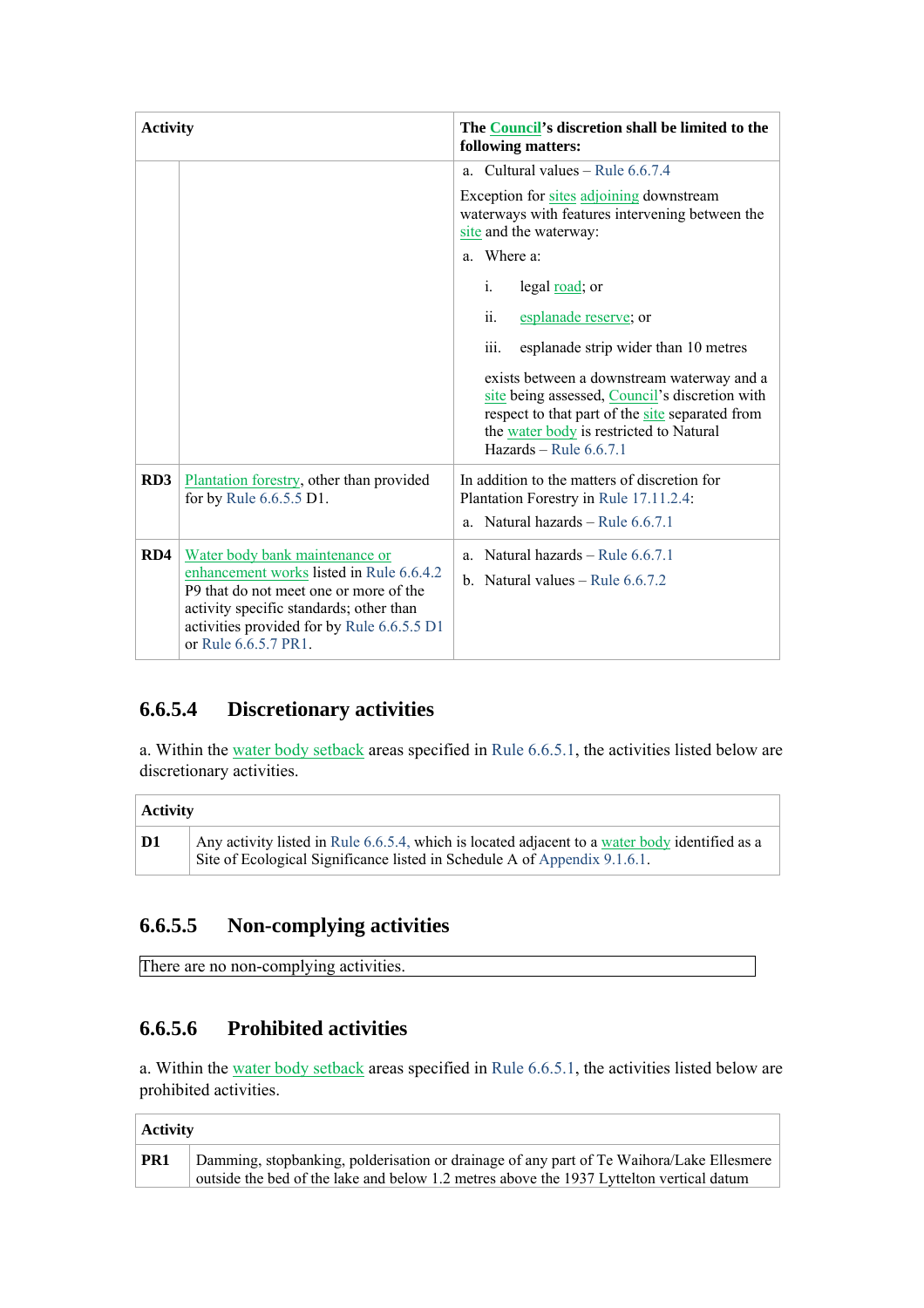| <b>Activity</b>                                                                                                                       |  |  |
|---------------------------------------------------------------------------------------------------------------------------------------|--|--|
| except:                                                                                                                               |  |  |
| a. polderisation for fish-farming or for research into fisheries;                                                                     |  |  |
| stopbanks or drains that existed on 27 June 1986; and<br>$b_{1}$                                                                      |  |  |
| earthworks associated with the maintenance of outlets of rivers, streams, drains and<br>c.<br>stopbanks that existed on 27 June 1986. |  |  |

# **6.6.6 Rules - Activity status tables - Natural Area Water Body Setbacks**

## **Area of effect**

a. The rules for Natural area water body setbacks in Rule 6.6.6 apply within the following areas:

|       | <b>Water body</b><br>classification           | <b>Water</b><br>body<br>setback<br>width | Area of effect                                                                                                                                                                  | <b>Activities controlled</b>                                                                       |
|-------|-----------------------------------------------|------------------------------------------|---------------------------------------------------------------------------------------------------------------------------------------------------------------------------------|----------------------------------------------------------------------------------------------------|
| $i$ . | Downstream<br>waterway                        | 30<br>metres                             | Measured from the banks of<br>water bodies indicated on the<br>Planning Maps (see Appendices                                                                                    | Earthworks; Buildings and other<br>structures; Maintenance and<br>enhancement                      |
| ii.   | Upstream<br>waterway                          | 20<br>metres                             | 6.11.5.2 and 6.11.5.3 for<br>interpretation of "bank")                                                                                                                          | Earthworks; Buildings and other<br>structures; Maintenance and<br>enhancement                      |
| iii.  | Environmental<br>asset waterway               | 20<br>metres                             |                                                                                                                                                                                 | Earthworks; Buildings and other<br>structures; Maintenance and<br>enhancement                      |
| iv.   | <b>Network</b><br>waterway                    | 5 metres                                 | Measured from the banks of<br>water bodies falling under the<br>definition of "network<br>waterway"                                                                             | Earthworks; Buildings and other<br>structures; Maintenance and<br>enhancement                      |
| V.    | <b>Hill waterway</b>                          | 20<br>metres                             | Measured from the centreline of<br>water bodies falling under the<br>definition of "hill waterway"                                                                              | Earthworks; Buildings and other<br>structures; Maintenance and<br>enhancement                      |
| vi.   | Environmental<br>asset standing<br>water body | 20<br>metres                             | Measured from the banks of<br>water bodies indicated on the<br>Planning Maps (see Appendix<br>6.11.5.2 and 6.11.5.3 for<br>interpretation of "bank")                            | Earthworks; Buildings and other<br>structures; Maintenance and<br>enhancement                      |
| vii.  | <b>Banks</b><br>Peninsula<br>waterway         | 20<br>metres                             | Measured from the banks of<br>rivers and streams on Banks<br>Peninsula that are not classified<br>on the Planning Maps and do not<br>fit the definition of "hill"<br>waterways" | Earthworks; Buildings and other<br>structures; Plantation forestry;<br>Maintenance and enhancement |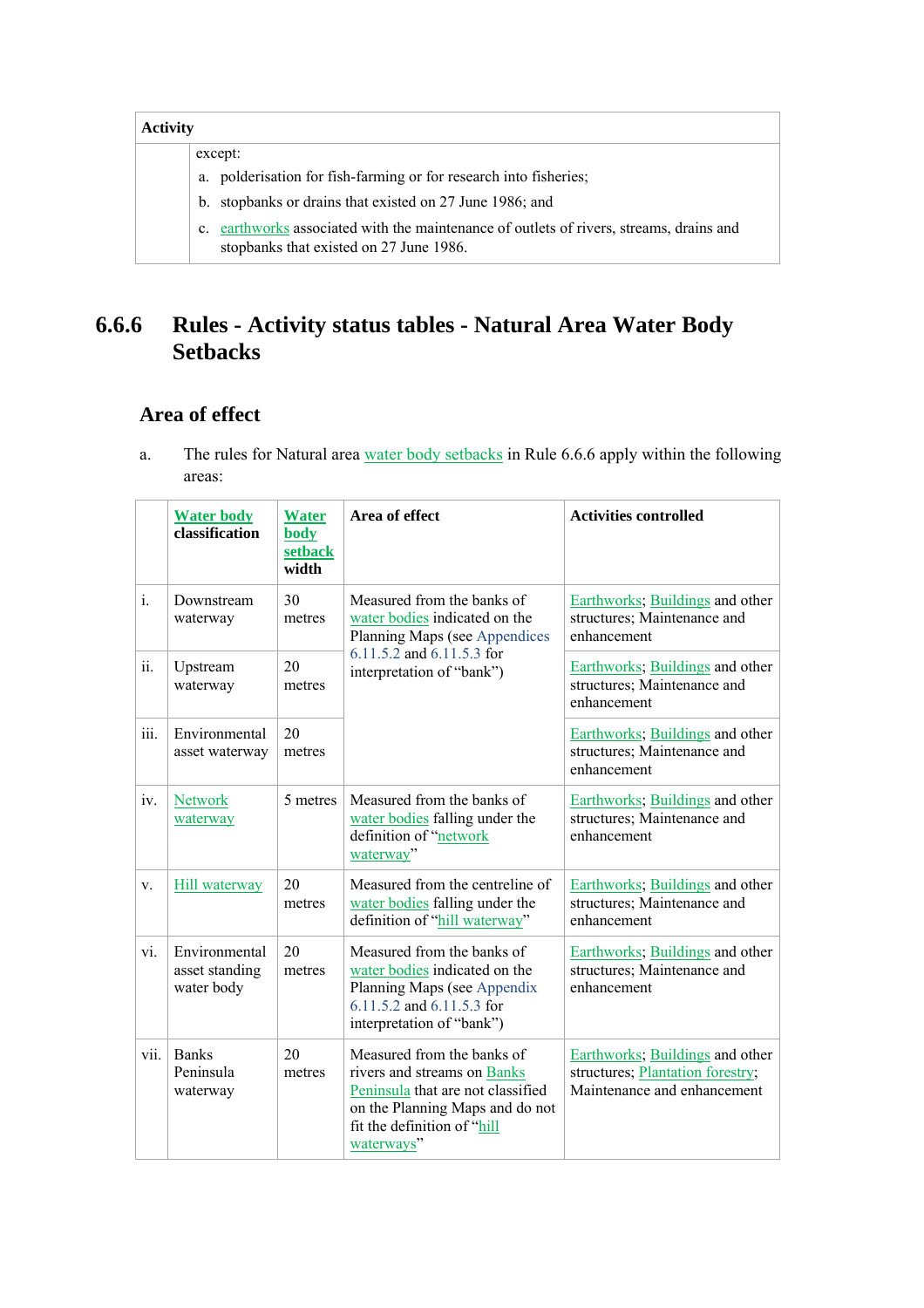b. Where the water body setbacks from two different water body classifications overlap, the rules applying to the larger water body setback apply.

#### **6.6.6.1 Permitted activities**

a. Within the water body setback areas specified in Rule 6.6.6.1, the activities listed below are permitted activities if they meet the activity specific standards set out in the following table.

b. Activities may also be controlled, restricted discretionary, discretionary, non-complying or prohibited as specified in Rules 6.6.6.2, 6.6.6.3, 6.6.6.4, 6.6.6.5 and 6.6.6.6.

| <b>Activity</b>                                                                                                               |                                                                                                                                                                                                                                                 | <b>Activity specific standards</b>                                                                                                                                                                                                                                                                                                                                                                                                                                                                                                                                                                                                                |  |  |  |
|-------------------------------------------------------------------------------------------------------------------------------|-------------------------------------------------------------------------------------------------------------------------------------------------------------------------------------------------------------------------------------------------|---------------------------------------------------------------------------------------------------------------------------------------------------------------------------------------------------------------------------------------------------------------------------------------------------------------------------------------------------------------------------------------------------------------------------------------------------------------------------------------------------------------------------------------------------------------------------------------------------------------------------------------------------|--|--|--|
|                                                                                                                               | <b>Earthworks</b>                                                                                                                                                                                                                               |                                                                                                                                                                                                                                                                                                                                                                                                                                                                                                                                                                                                                                                   |  |  |  |
| Note: For the purposes of these rules "earthworks" excludes quarrying activity.                                               |                                                                                                                                                                                                                                                 |                                                                                                                                                                                                                                                                                                                                                                                                                                                                                                                                                                                                                                                   |  |  |  |
| <b>P1</b>                                                                                                                     | Any test pits or boreholes<br>necessary as part of a geotechnical<br>assessment or contaminated land<br>assessment.                                                                                                                             | a. Land subject to any such testing shall be reinstated<br>within two working days of the conclusion of the<br>testing period.                                                                                                                                                                                                                                                                                                                                                                                                                                                                                                                    |  |  |  |
|                                                                                                                               | <b>Buildings and other structures (including impervious surfaces)</b>                                                                                                                                                                           |                                                                                                                                                                                                                                                                                                                                                                                                                                                                                                                                                                                                                                                   |  |  |  |
| Note: For the purposes of these rules "building" includes "accessory building". The definition of<br>building includes decks. |                                                                                                                                                                                                                                                 |                                                                                                                                                                                                                                                                                                                                                                                                                                                                                                                                                                                                                                                   |  |  |  |
| P <sub>2</sub>                                                                                                                | Use, maintenance or repair of<br>lawfully-established buildings,<br>fences and impervious surfaces<br>existing at the time of notification<br>of the <b>District Plan</b> for activities<br>otherwise permitted by the <b>District</b><br>Plan. | Nil                                                                                                                                                                                                                                                                                                                                                                                                                                                                                                                                                                                                                                               |  |  |  |
| P <sub>3</sub>                                                                                                                | Removal or demolition of any<br>building or part of a building.<br>including associated earthworks.                                                                                                                                             | No lawfully established flood protection or erosion or<br>a.<br>bank stability control structures shall be removed.<br>b. No parts of the structure shall remain in the water body<br>setback that could catch debris or otherwise affect land<br>drainage.<br>Advice note:<br>1.<br>The Council's Water Supply, Wastewater and<br>Stormwater Bylaw 2014 applies.<br>2.<br>The Canterbury regional plans include provisions for<br>earthworks in riparian margins and provisions in<br>relation to dust control.<br>3.<br>Erosion and sediment control guidance is available<br>from the Canterbury Regional Council and may be of<br>assistance. |  |  |  |
| <b>P4</b>                                                                                                                     | Fences.                                                                                                                                                                                                                                         | Shall not be built over any part of a water body.<br>a.<br>Shall allow access to the water body for maintenance<br>$\mathbf{b}$ .<br>purposes.<br>Shall not be located closer to the water body bank than<br>$c_{\cdot}$<br>3m or 1/3 of the normal water body setback width,                                                                                                                                                                                                                                                                                                                                                                     |  |  |  |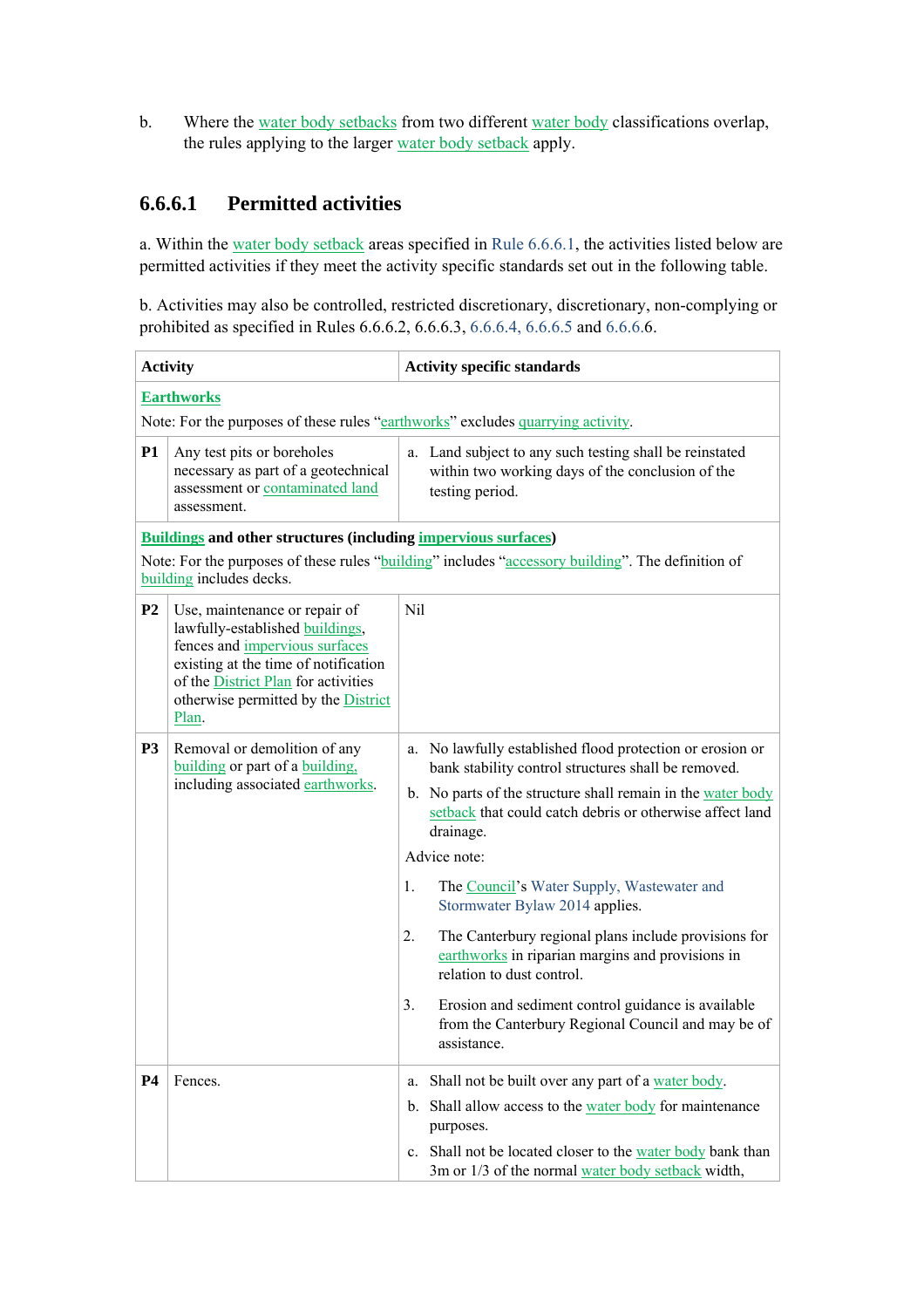| <b>Activity</b> |                                                                                              | <b>Activity specific standards</b> |                                                                                                                                                                                           |  |
|-----------------|----------------------------------------------------------------------------------------------|------------------------------------|-------------------------------------------------------------------------------------------------------------------------------------------------------------------------------------------|--|
|                 |                                                                                              |                                    | whichever is the greater.                                                                                                                                                                 |  |
|                 |                                                                                              |                                    | d. Shall consist of no greater than 20% solid structure.                                                                                                                                  |  |
|                 |                                                                                              |                                    | Exceptions:                                                                                                                                                                               |  |
|                 |                                                                                              | 1.                                 | Temporary fencing or construction hoarding<br>remaining on a site for less than three months are<br>exempt from the activity specific standards.                                          |  |
|                 |                                                                                              | 2.                                 | Where a legal road, esplanade reserve or esplanade<br>strip exists between the water body and the fence, the<br>activity specific standards shall not apply.                              |  |
| <b>P5</b>       | Culvert crossings for network<br>waterways.                                                  |                                    | a. Shall be designed in accordance with the Council's<br>Waterways, Wetlands and Drainage Guide.                                                                                          |  |
|                 |                                                                                              |                                    | Advice note:                                                                                                                                                                              |  |
|                 |                                                                                              | 1.                                 | Authorisation for culvert crossings is required from<br>the Council's stormwater and land drainage assets<br>unit.                                                                        |  |
|                 | Maintenance and enhancement works                                                            |                                    |                                                                                                                                                                                           |  |
| <b>P6</b>       | Water body bank maintenance or                                                               |                                    | a. Works shall not prevent the passage of fish.                                                                                                                                           |  |
|                 | enhancement works where<br>undertaken or authorised by any                                   |                                    | b. Works shall not be undertaken in the flowing channel                                                                                                                                   |  |
|                 | territorial or regional authority, the                                                       |                                    | at spawning sites for trout and inanga.                                                                                                                                                   |  |
|                 | Department of Conservation or Te<br>Rūnanga o Ngāi Tahu.                                     |                                    | Advice note:                                                                                                                                                                              |  |
|                 |                                                                                              | 1.                                 | The Council's Water Supply, Wastewater and<br>Stormwater Bylaw 2014 applies.                                                                                                              |  |
|                 |                                                                                              | 2.                                 | The Canterbury regional plans include provisions for<br>earthworks in riparian margins and provisions in<br>relation to dust control.                                                     |  |
|                 |                                                                                              |                                    | Erosion and sediment control guidance is available<br>from the Canterbury Regional Council and may be of<br>assistance.                                                                   |  |
| P7              | Any works related to the<br>operation, repair or maintenance of<br>transport infrastructure. | a.                                 | A carriageway shall not be extended closer to the water<br>body in such a way that it permanently removes or<br>reduces vegetation between the existing paved area and<br>the water body. |  |
|                 |                                                                                              | Advice note:                       |                                                                                                                                                                                           |  |
|                 |                                                                                              | 1.                                 | The Council's Water Supply, Wastewater and<br>Stormwater Bylaw 2014 applies.                                                                                                              |  |
|                 |                                                                                              | 2.                                 | The Canterbury regional plans include provisions for<br>earthworks in riparian margins and provisions in<br>relation to dust control.                                                     |  |
|                 |                                                                                              | 3.                                 | Erosion and sediment control guidance is available<br>from the Canterbury Regional Council and may be of<br>assistance.                                                                   |  |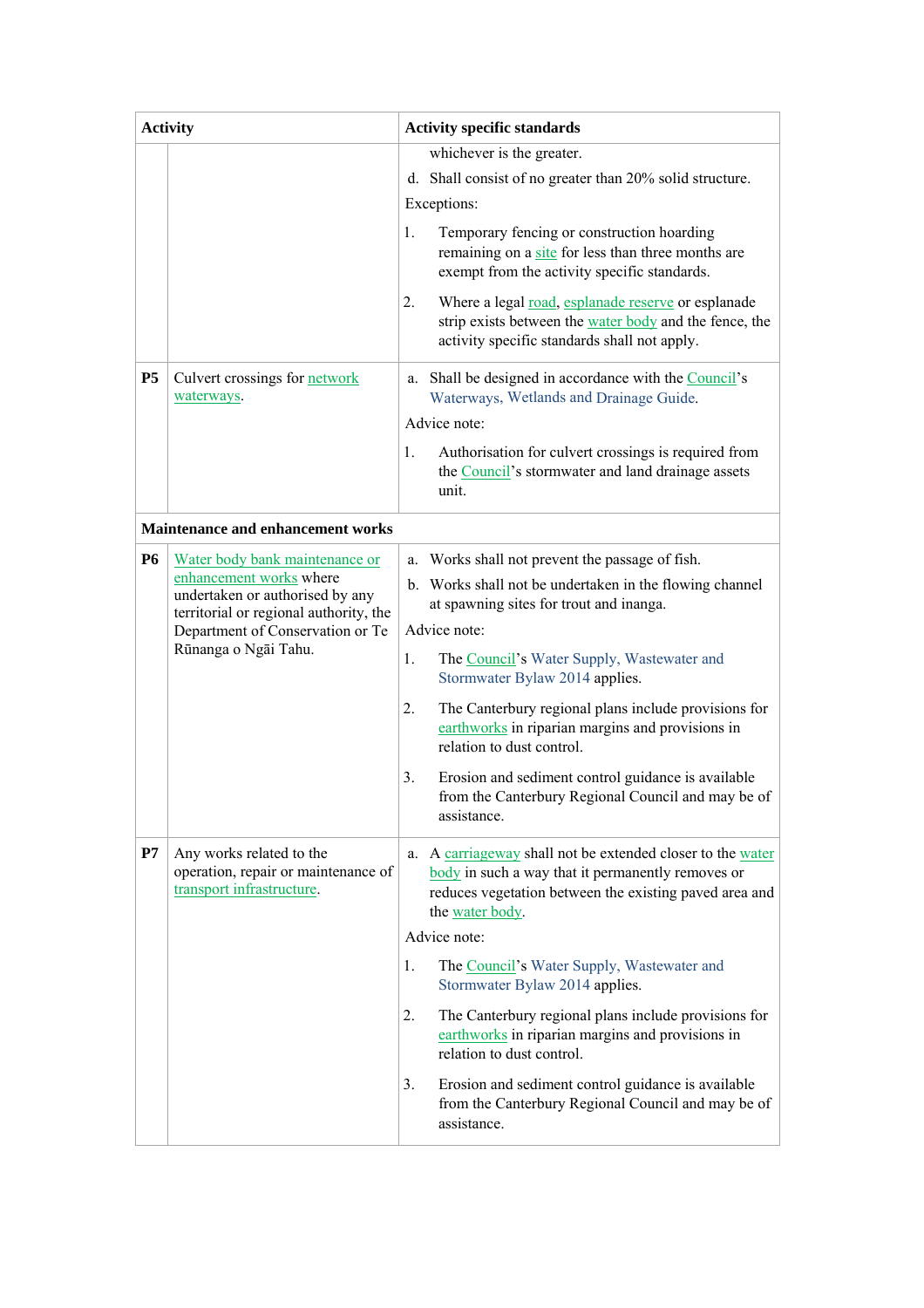#### **6.6.6.2 Controlled activities**

There are no controlled activities.

## **6.6.6.3 Restricted discretionary activities**

a. Within the water body setback areas specified in Rule 6.6.6.1, the activities listed below are restricted discretionary activities.

b. Discretion to grant or decline consent and impose conditions is restricted to the matters of discretion set out in Rule 6.6.7 for each standard, as set out in the following table.

| <b>Activity</b> |                                                                                                                                                                                                                                                                                                                                                                                                                                                                                                                                                                                        | The Council's discretion shall be limited<br>to the following matters:                                                                                                                                                                                                                                           |
|-----------------|----------------------------------------------------------------------------------------------------------------------------------------------------------------------------------------------------------------------------------------------------------------------------------------------------------------------------------------------------------------------------------------------------------------------------------------------------------------------------------------------------------------------------------------------------------------------------------------|------------------------------------------------------------------------------------------------------------------------------------------------------------------------------------------------------------------------------------------------------------------------------------------------------------------|
| RD1             | Earthworks:<br>a. not exempted by Rule 6.6.3 h. and not<br>provided for by Rule 6.6.6.1 P1; and/or<br>b. listed in Rule 6.6.6.1 P1 that do not meet one<br>or more of the activity specific standards;<br>other than earthworks provided for by Rule<br>6.6.6.4 D1 or Rule 6.6.6.6 PR1.                                                                                                                                                                                                                                                                                                | All water body classifications<br>Natural hazards - Rule 6.6.7.1<br>a.<br>b. Maintenance $access - Rule 6.6.7.5$<br>Natural values – Rule $6.6.7.2$<br>$\mathbf{c}$ .<br>d. Amenity and character – Rule $6.6.7.3$<br>Cultural values - Rule 6.6.7.4<br>e.<br>Public/Recreational access – Rule<br>f.<br>6.6.7.6 |
| RD2             | a. New buildings or other structures not<br>provided for by Rule 6.6.6.1 P2 - P5; and/or<br>b. Buildings or other structures listed in Rule<br>6.6.6.1 P2 - P5 that do not meet one or more<br>of the activity specific standards;<br>c. Rule $6.6.6.3 \text{ RD}(a)$ and (b) do not apply to<br>activities provided for by Rule 6.6.6.4 D1 or<br>Rule 6.6.6.6 PR1.<br>d. Any application arising from RD2 b., for<br>activities listed in Rule 6.6.6.1 P4 or P5 in<br>the water body setback of a network<br>waterway or hill waterway, shall not be<br>limited or publicly notified. | All water body classifications<br>Natural hazards - Rule 6.6.7.1<br>a<br>b. Maintenance $access - Rule 6.6.7.5$<br>Natural values – Rule $6.6.7.2$<br>$\mathbf{c}$ .<br>d. Amenity and character – Rule $6.6.7.3$<br>Cultural values – Rule 6.6.7.4<br>e.<br>Public/Recreational access – Rule<br>f<br>6.6.7.6   |
| RD3             | Water body bank maintenance or enhancement<br>works listed in Rule 6.6.6.1 P6 that do not meet<br>one or more of the activity specific standards;<br>other than activities provided for by Rule 6.6.6.4<br>D1 or Rule 6.6.6.6 PR1.                                                                                                                                                                                                                                                                                                                                                     | a. Natural hazards - Rule $6.6.7.1$<br>b. Natural values $-$ Rule 6.6.7.2                                                                                                                                                                                                                                        |

## **6.6.6.4 Discretionary activities**

a. Within the water body setback areas specified in Rule 6.6.6.1, the activities listed below are discretionary activities.

**Activity**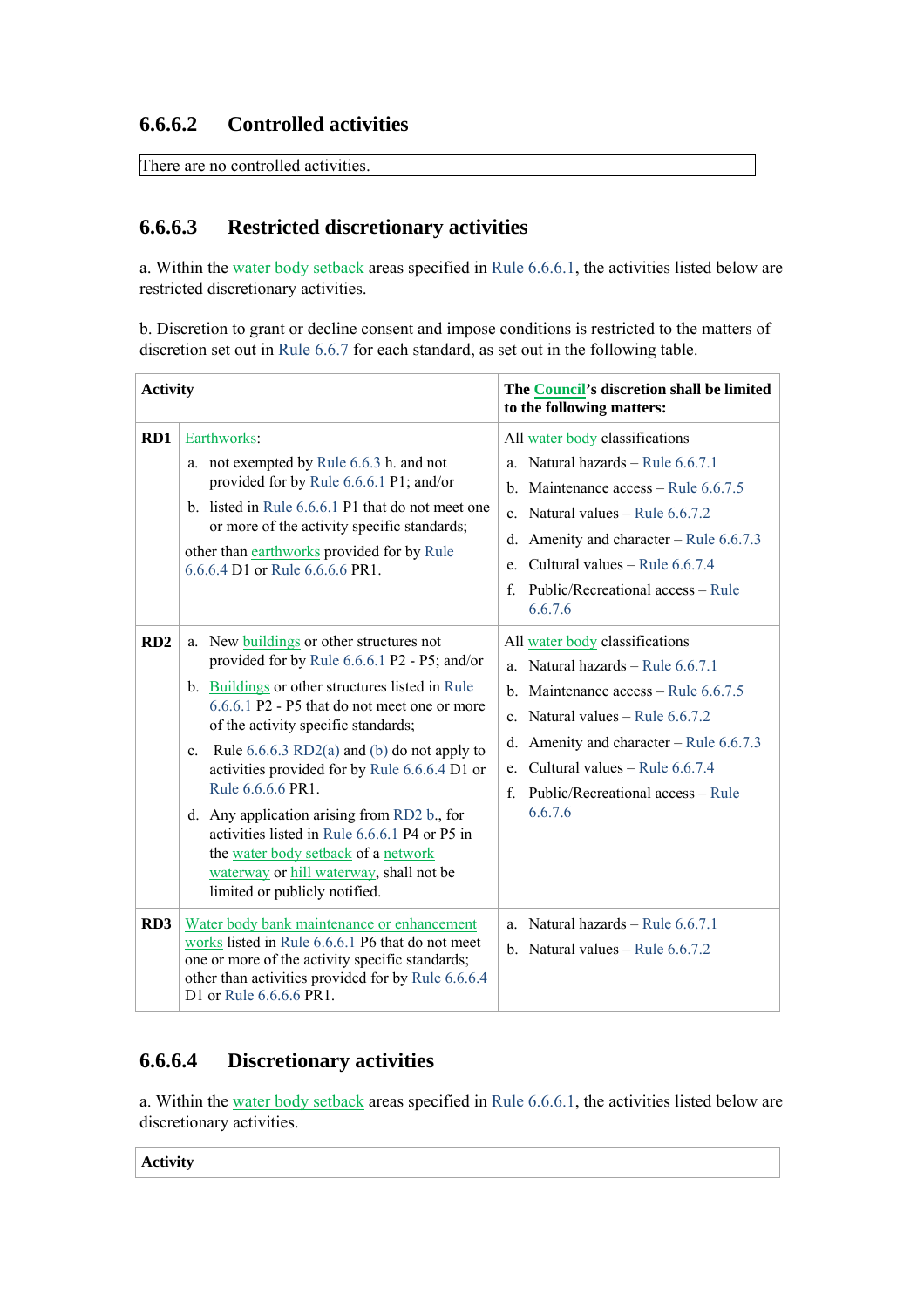| <b>Activity</b> |                                                                                                                                                                             |  |
|-----------------|-----------------------------------------------------------------------------------------------------------------------------------------------------------------------------|--|
| D <sub>1</sub>  | Any activity listed in Rule 6.6.6.4, which is located adjacent to a water body identified as a<br>Site of Ecological Significance listed in Schedule A of Appendix 9.1.6.1. |  |

## **6.6.6.5 Non-complying activities**

There are no non-complying activities.

## **6.6.6.6 Prohibited activities**

a. Within the water body setback areas specified in Rule 6.6.6.1, the activities listed below are prohibited activities.

| <b>Activity</b> |                                                                                                                                                                                                 |  |  |
|-----------------|-------------------------------------------------------------------------------------------------------------------------------------------------------------------------------------------------|--|--|
| PR <sub>1</sub> | Damming, stopbanking, polderisation or drainage of any part of Te Waihora/Lake Ellesmere<br>outside the bed of the lake and below 1.2 metres above the 1937 Lyttelton vertical datum<br>except: |  |  |
|                 | a. polderisation for fish-farming or for research into fisheries;                                                                                                                               |  |  |
|                 | stopbanks or drains that existed on 27 June 1986; and<br>$b_{1}$                                                                                                                                |  |  |
|                 | earthworks associated with the maintenance of outlets of rivers, streams, drains and<br>$\mathbf{c}$ .<br>stopbanks that existed on 27 June 1986.                                               |  |  |

# **6.6.7 Rules - Matters of discretion**

a. When considering applications for restricted discretionary activities, the Council's discretion to grant or decline consent, or impose conditions, is restricted to the matters over which discretion is restricted in the tables in Rules 6.6.4.4, 6.6.5.4 and 6.6.6.4, and as set out for that matter below.

## **6.6.7.1 Natural hazards**

All activities

- a. Any adverse effects on surface drainage.
	- i. Earthworks, buildings, or other structures including fences, decks, posts and struts, located in water body setbacks shall not impede the capability of waterway channels or ponding areas to store or convey surface water.
	- ii. Adverse effects shall not be displaced to adjacent properties.
- b. The cumulative effect of developments adjacent to the water body on land drainage or flood risk.
- c. Any adverse effects likely as a result of tidal influences during flood periods including the potential for exacerbation of effects with sea level rise.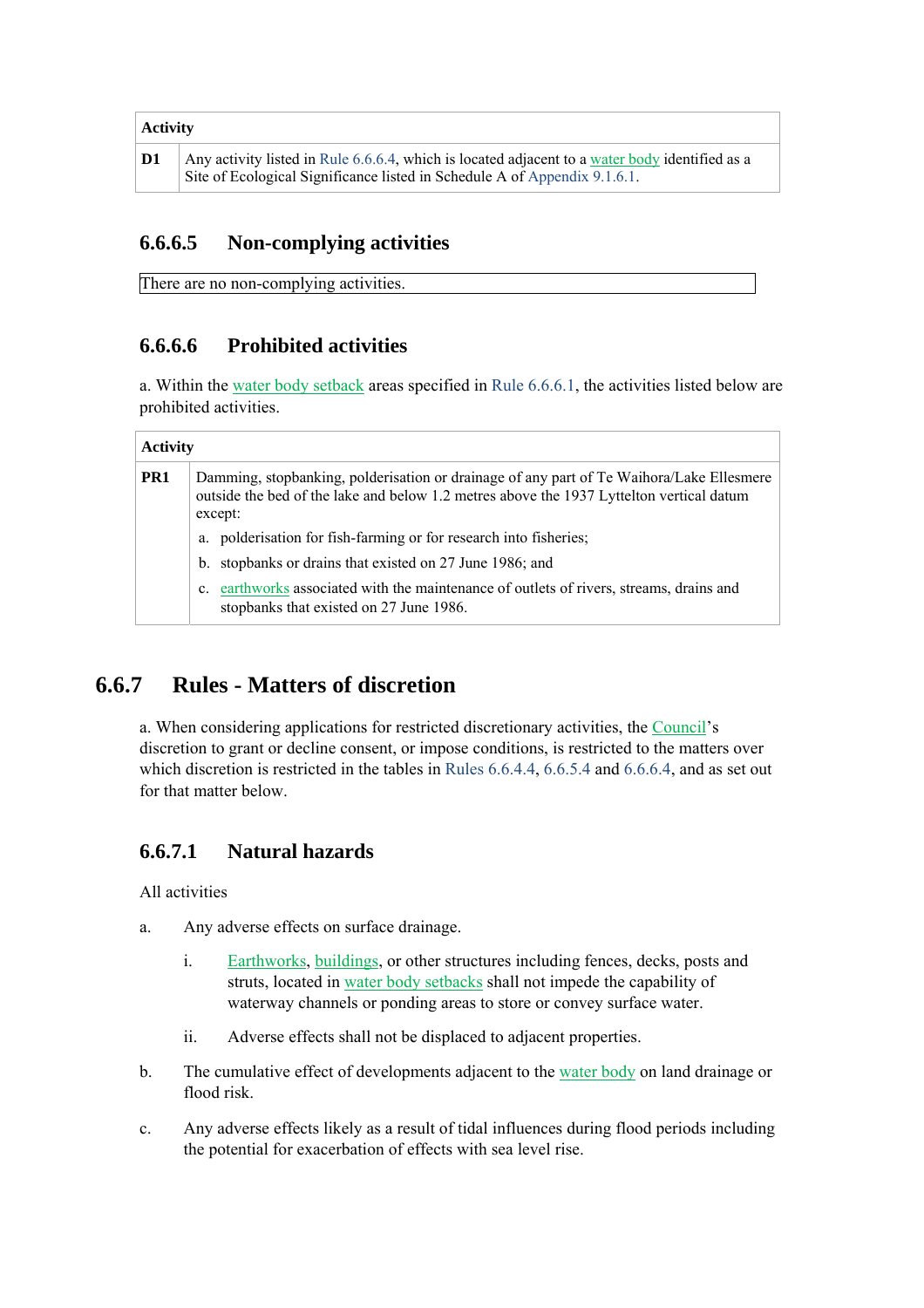- d. The likely effects on the natural functioning of the water body, including any likelihood of work undertaken exacerbating inundation, erosion, alluvion or avulsion, whether upstream or downstream of the site.
- e. Any beneficial effects of the proposal for the function of the water body, such as decreased likelihood of blockage or improved surface drainage where these effects remain consistent with protecting the ecological health of the water body.
- f. Any functional necessity for the activity to locate within the water body setback.

Additional for buildings, other structures and impervious surfaces

g. The risk of damage to buildings and property posed by natural hazards including flooding, liquefaction (including lateral spread) and slumping and the scale and likelihood of that potential damage.

Additional within a Flood Management Area:

h. Matters of discretion that apply to buildings and/or filling and excavation in a Flood Management Area (Rules 5.4.1.5, 5.4.2.4 and 5.4.3.3, as relevant to the Flood Management Area).

#### **6.6.7.2 Natural values**

- a. Any beneficial or adverse effects on the natural qualities of the water body and the ecology of areas within and adjacent to the water body including cumulative effects.
- b. The extent to which naturalisation of the water body is achieved at the time of development, or potential for naturalisation in the future is retained.
- c. Any adverse effects of discharge of sediment to the water body and the downstream receiving environment.
- d. The timing and duration of any proposed earthworks or construction and its implication for seasonal and long-term natural cycles in the water body habitat.
- e. Proximity of any proposed earthworks or buildings to significant trees listed in Appendix 9.4.7.1.
- f. The extent to which the proposal has regard to any relevant operative Council-approved master plans or management plans.
- g. The extent to which the proposal avoids, or has minimal adverse effect (including cumulative effects) on, the natural values of the area, including:
	- i. biodiversity and any measures proposed to protect, enhance and provide for indigenous vegetation and indigenous fauna;
	- ii. nesting, feeding and breeding areas;
	- iii. the habitat of threatened or protected species, both terrestrial and aquatic; and
	- iv. disruption of ecological corridors or other potential connections between ecosystems.